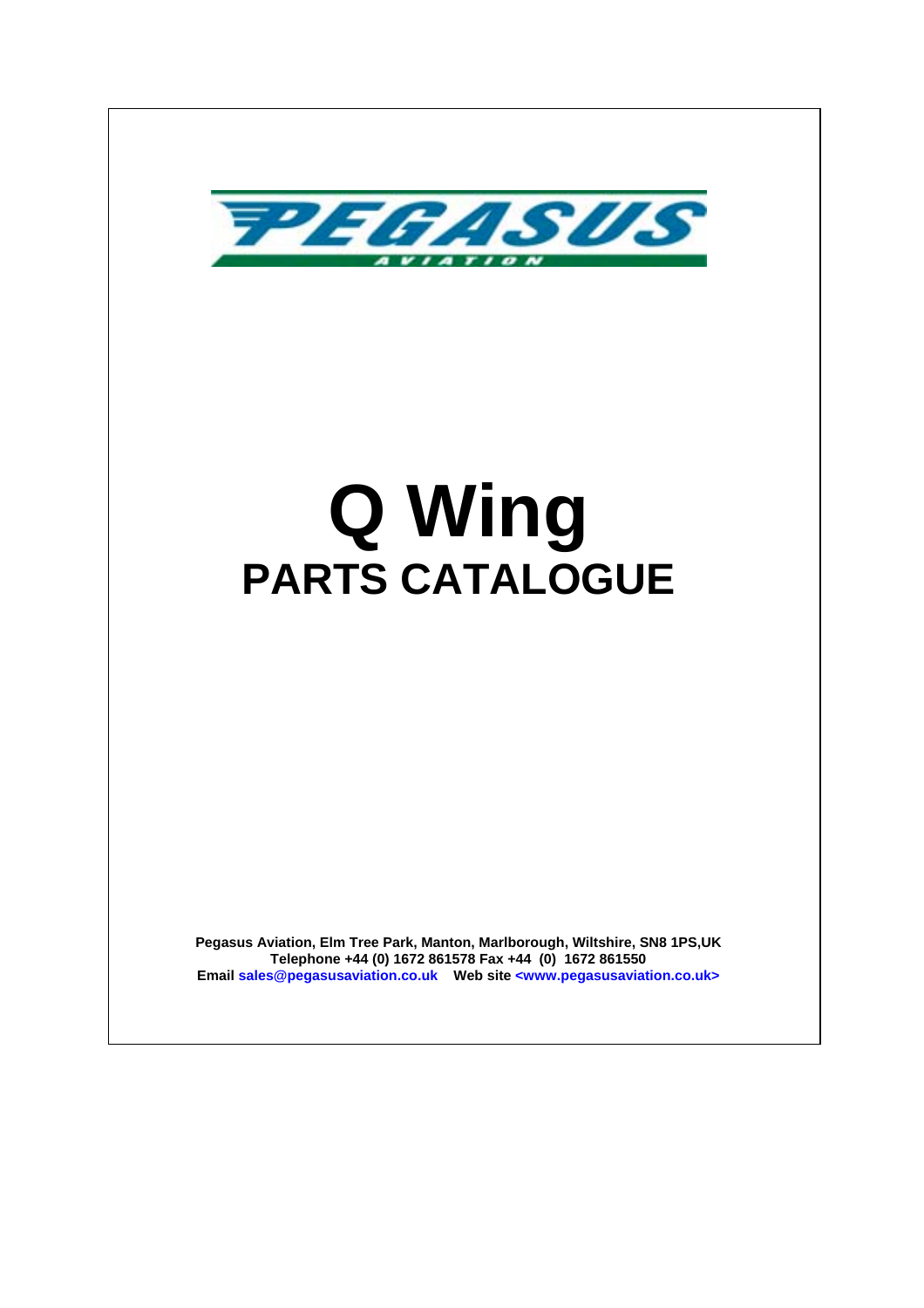# **CONTENTS**

| <b>ASSEMBLY</b>                    | <b>PAGE</b>    |
|------------------------------------|----------------|
| Cross Spar Centre Pivot            | $\overline{2}$ |
| <b>Cross Spar Webbing</b>          | $\overline{4}$ |
| <b>Cross Spar Connection</b>       | 6              |
| Leading Edge Tip                   | 8              |
| Keel Nose Plate                    | 10             |
| <b>Trike Suspension</b>            | 12             |
| <b>Restraint Cable</b>             | 14             |
| Keel Rear                          | 16             |
| Fin Tube and King Wire             | 18             |
| Control Frame Top                  | 20             |
| <b>Control Frame Lower Knuckle</b> | 22             |
| King Post Lower                    | 24             |
| King Post Top                      | 26             |
| Wing Ribs                          | 28             |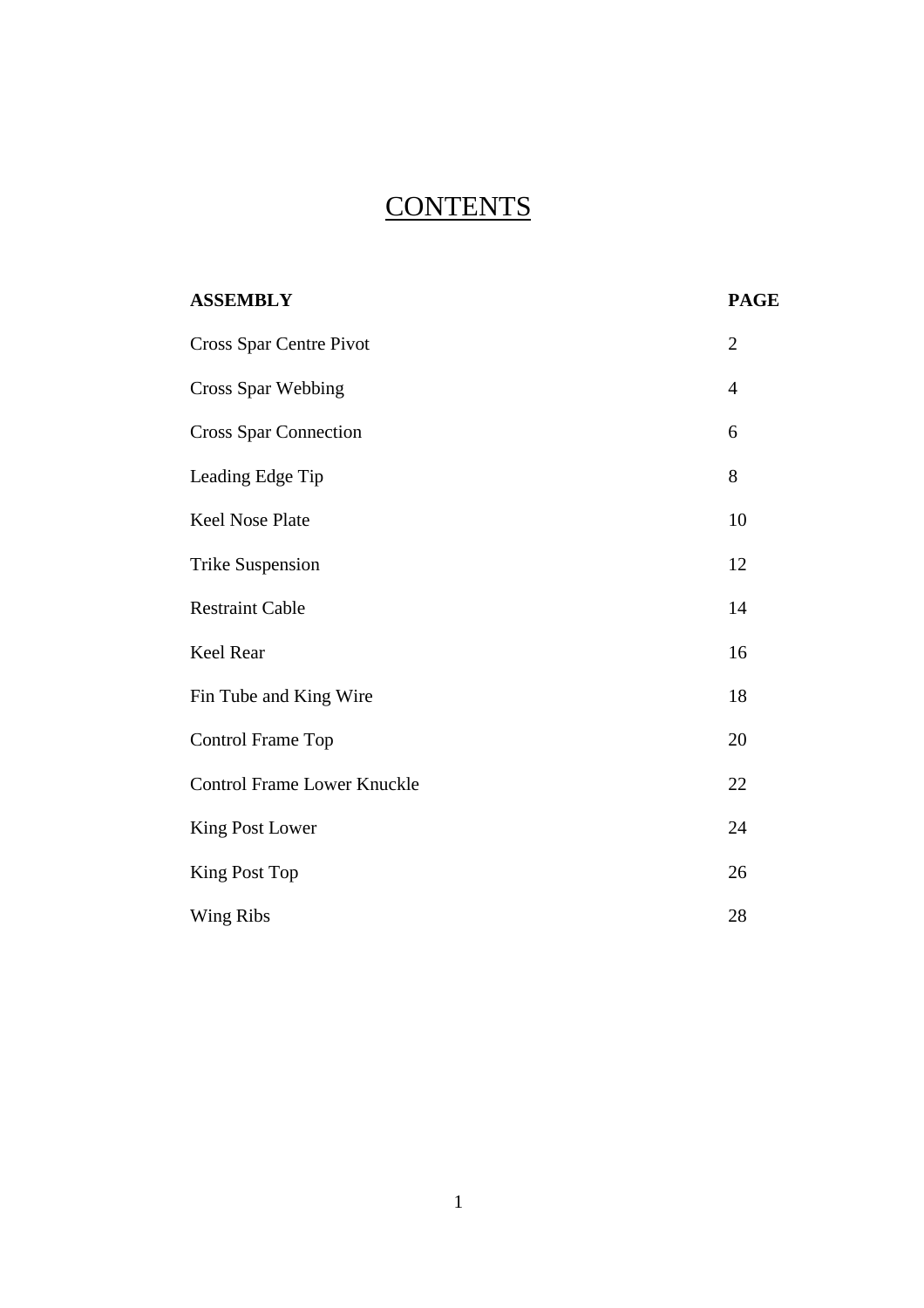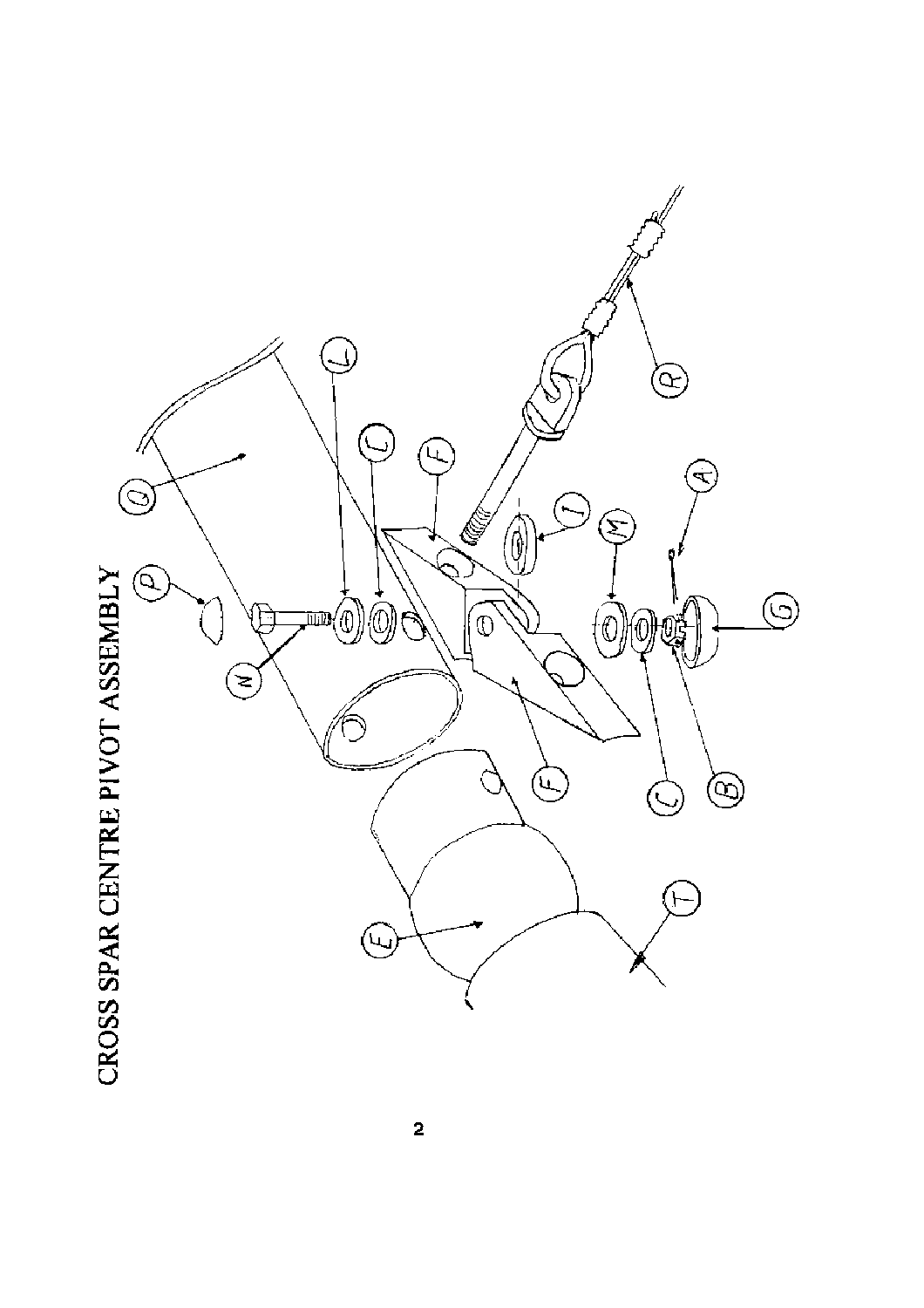#### **CROSS SPAR CENTRE PIVOT ASSEMBLY**

| <b>Item</b>   | <b>Description</b>       | <b>Part Number</b> |
|---------------|--------------------------|--------------------|
| A             | <b>SPLIT PIN</b>         | <b>FPSP-002</b>    |
| B             | <b>CASTLE NUT</b>        | <b>FNU5-CN</b>     |
| $\mathcal{C}$ | 1WASHER.                 | FW5M               |
| E             | <b>CENTRE BALL</b>       | $ZNP-010$          |
| $\mathbf{F}$  | <b>CENTRE SWIVEL</b>     | ZMA-002            |
| G             | <b>RAISED SKIFFY CAP</b> | PMC-RSC10          |
| I             | <b>NYLON SPACER</b>      | <b>ZSP-008</b>     |
| L             | <b>SKIFFY WASHER</b>     | PMC-SB8            |
| M             | <b>SKIFFY WASHER</b>     | PMC-SBI0           |
| N             | <b>BOLT</b>              | FBA5-15            |
| P             | <b>SKIFFY CAP</b>        | PMC-SC8            |
| Q             | <b>CROSS SPAR</b>        | YQA-31632          |
| $\mathbf R$   | <b>RESTRAINT CABLE</b>   | YQB-31640          |
| T             | <b>CROSS SPAR INSERT</b> | <b>ZIN-009</b>     |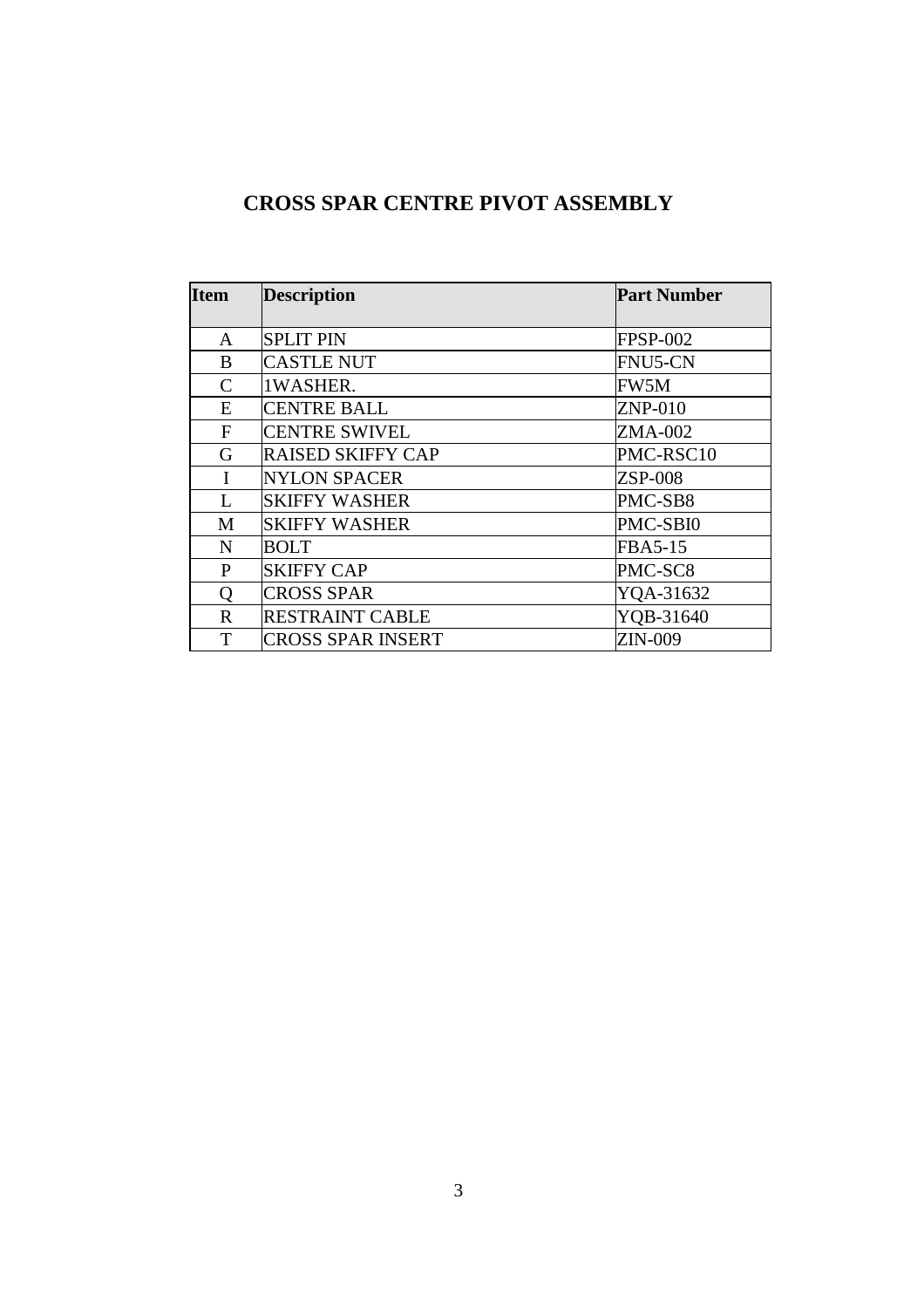#### CROSS SPAR WEBBING ASSEMBLY

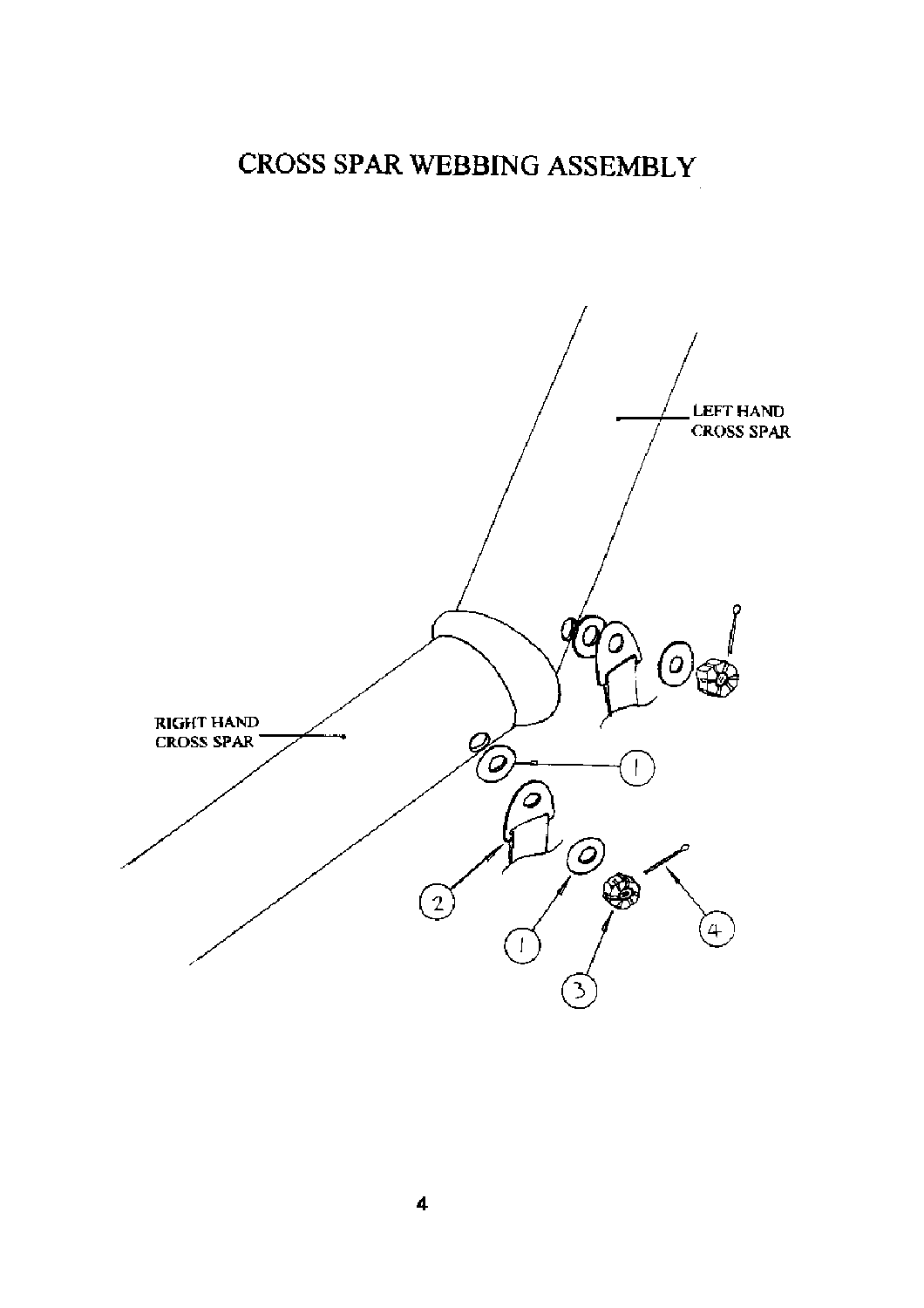#### **CROSS SPAR WEBBING ASSEMBLY**

| <b>Item</b>   | <b>Description</b>        | <b>Part Number</b> |
|---------------|---------------------------|--------------------|
|               | <b>WASHER</b>             | $M5-T3$            |
| $\mathcal{D}$ | <b>ANTI FLOAT WEBBING</b> | YQB-31660          |
|               | <b>CASTLE NUT</b>         | FNU5-CN            |
|               | <b>SPLIT PIN</b>          | <b>FPSP-002</b>    |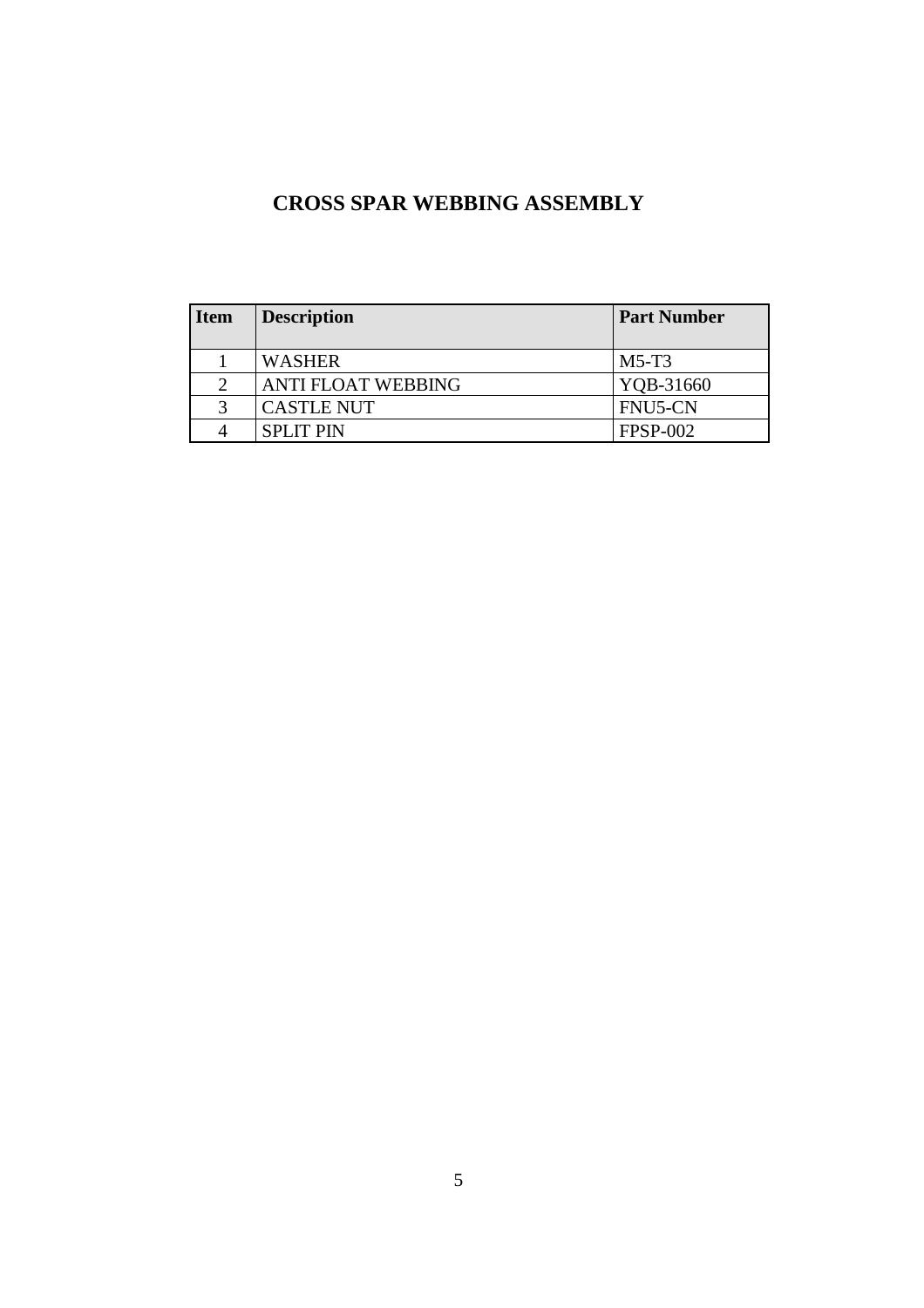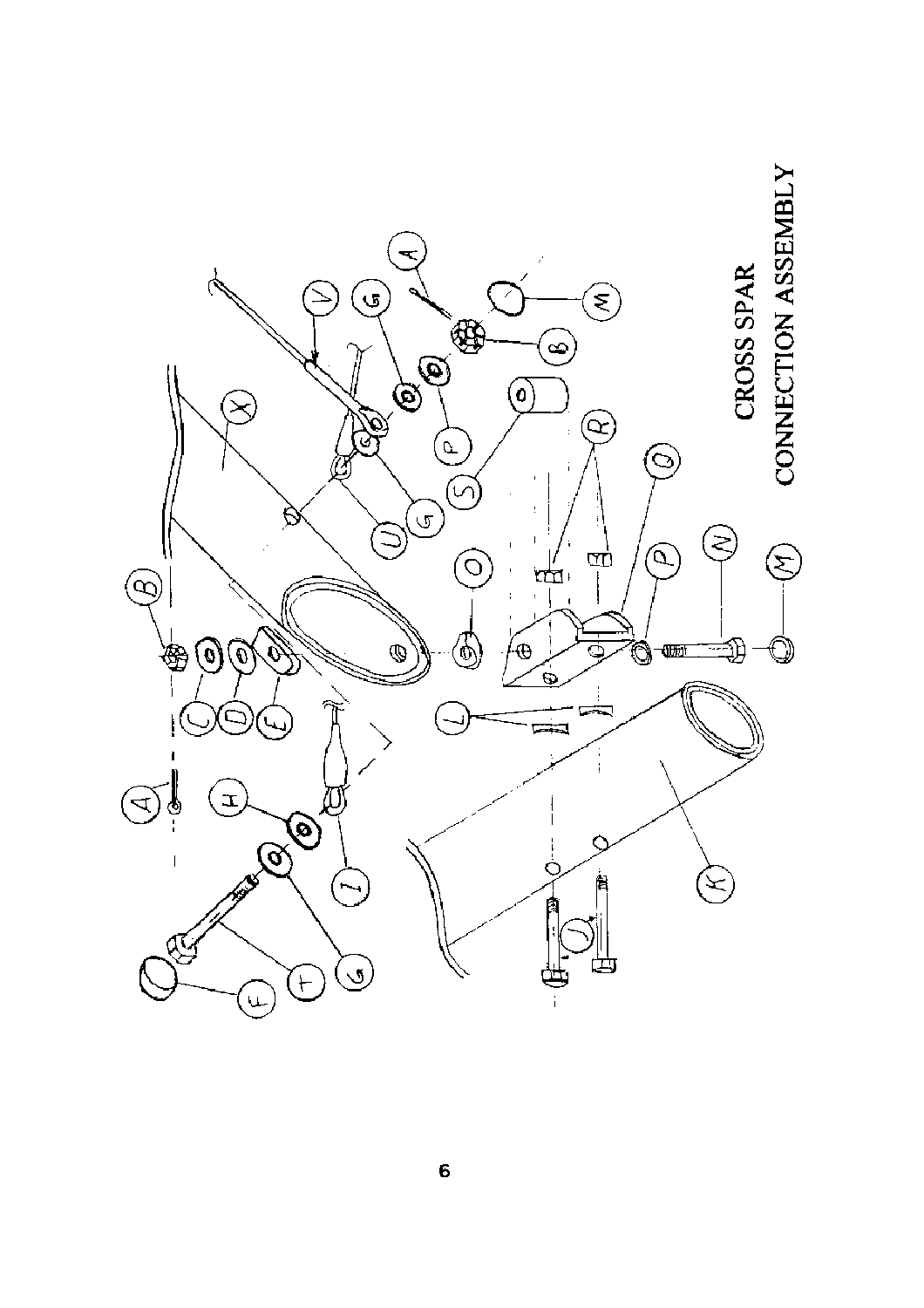#### **CROSS SPAR CONNECTION ASSEMBLY**

| <b>Item</b>    | <b>Description</b>                 | <b>Part Number</b>   |
|----------------|------------------------------------|----------------------|
| A              | <b>SPLIT PIN</b>                   | <b>FPSP-002</b>      |
| B              | <b>CASTLE NUT</b>                  | FNU <sub>6</sub> -CN |
| $\mathbf C$    | <b>WASHER</b>                      | <b>FW5-10</b>        |
| D              | <b>NYLON WASHER</b>                | <b>FWP-002</b>       |
| E              | <b>HALF ROUND SPACER</b>           | ZSP-026              |
| $\mathbf F$    | <b>SKIFFY CAP</b>                  | MC-RSC10             |
| G              | <b>WASHER</b>                      | <b>FWMI0-B</b>       |
| H              | <b>SKIFFY WASHER</b>               | PMC-SBI0             |
| $\mathbf I$    | <b>LOWER RIGGING SIDE CABLE</b>    | YQB-61 100           |
| J              | <b>BOLT</b>                        | <b>FBU4-30</b>       |
| K              | <b>LEADING EDGE (LEFT)</b>         | YQA-31 100           |
| L              | PLASTIC SADDLE                     | <b>MS-M8-21L</b>     |
| M              | <b>SKIFFY CAP</b>                  | MC-RSC10             |
| $\mathbf N$    | <b>BOLT</b>                        | <b>FBA5-24</b>       |
| $\overline{0}$ | PLASTIC SADDLE                     | <b>PMS-5-25</b>      |
| $\mathbf{P}$   | <b>SKIFFY WASHER</b>               | MC-SBI0              |
| Q              | LEADING EDGE TO CROSS SPAR CHANNEL | <b>ZCH-010</b>       |
| $\mathbf R$    | <b>NYLOCK NUT</b>                  | FNU4-NP              |
| S.             | <b>SPACER</b>                      | <b>ZSP-001</b>       |
| $\mathbf T$    | <b>BOLT</b>                        | FBA6-41              |
| U              | <b>LOWER RIGGING SIDE CABLE</b>    | YQB-61 100           |
| V              | UPPER RIGGING SIDE TO SIDE CABLE   | YQB-62100            |
| X              | <b>CROSS SPAR</b>                  | YQA-31632            |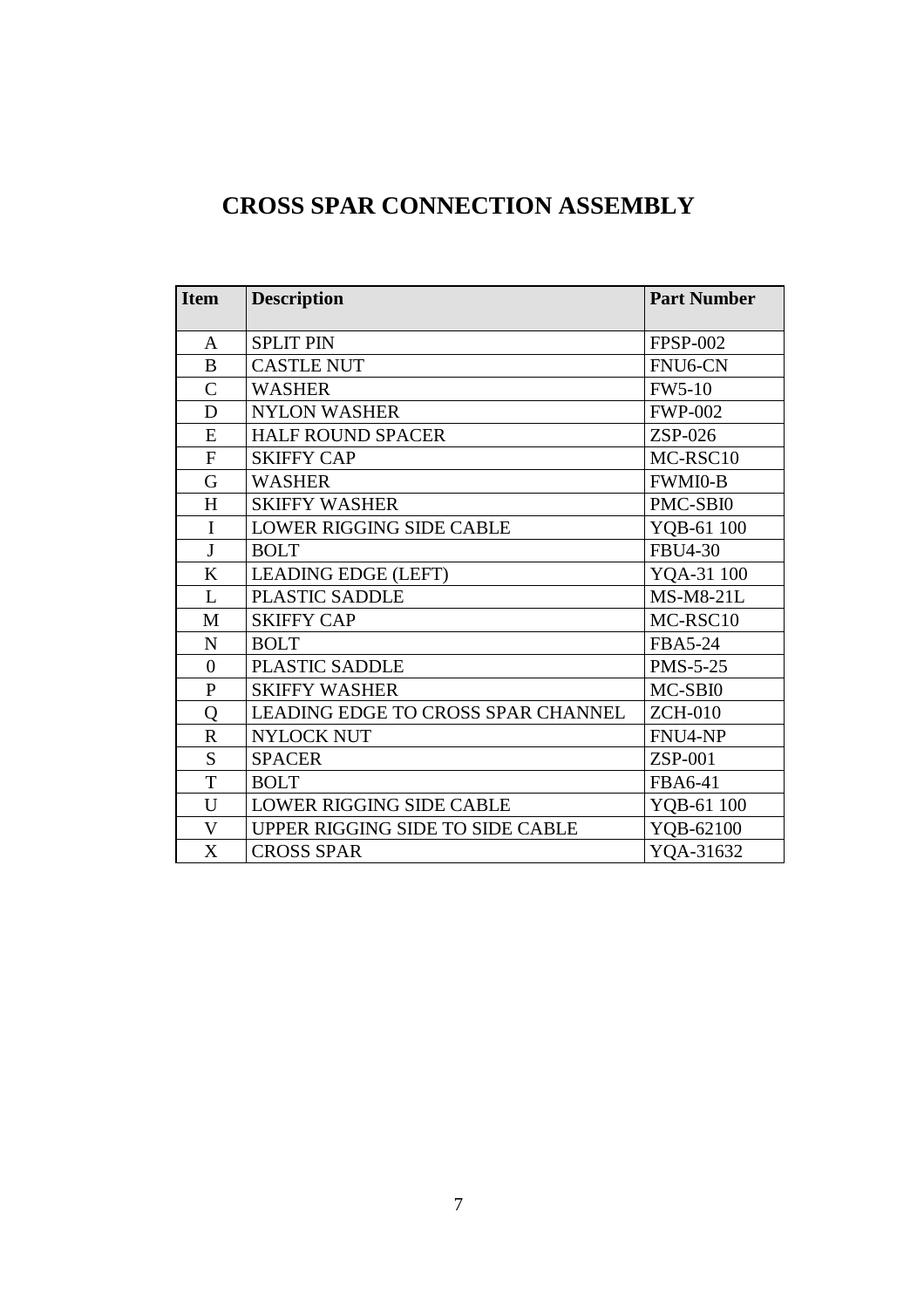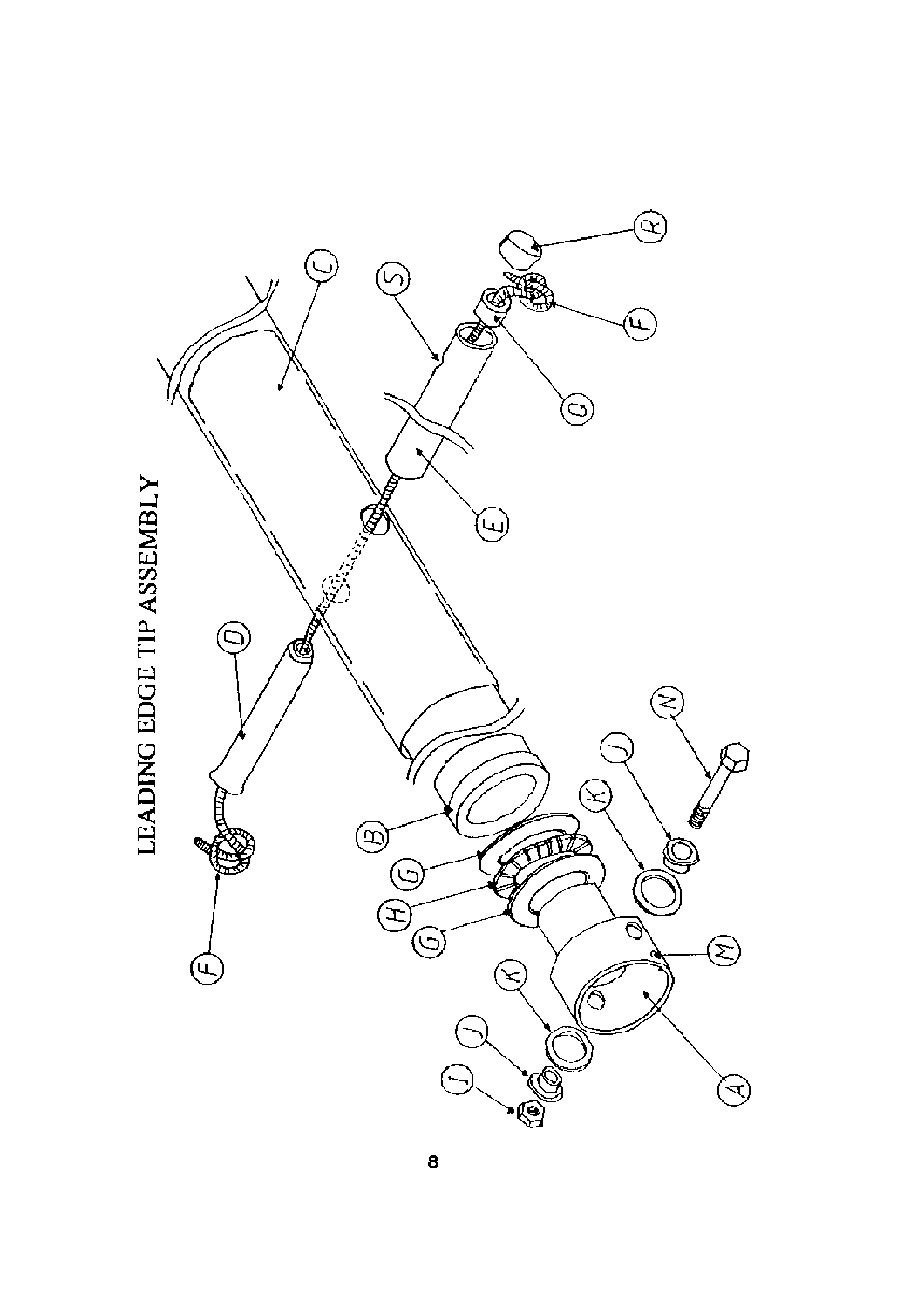#### **LEADING EDGE TIP ASSEMBLY**

| <b>Item</b>       | <b>Description</b>            | <b>Part Number</b> |
|-------------------|-------------------------------|--------------------|
|                   |                               |                    |
| A                 | WING TIP TO BEARING CONNECTOR | ZMA-006            |
| <sub>B</sub>      | <b>TIP BEARING THRUST</b>     | $ZBB-001$          |
| C                 | <b>LEADING EDGE</b>           | YQA-31 100         |
| D                 | <b>WASHOUT PLUG</b>           | $ZIN-010$          |
| E                 | <b>WASHOUT ROD</b>            | YOB-31103          |
| F                 | <b>ELASTIC CORD</b>           | <b>VSCS-001</b>    |
| G                 | <b>THRUST PLATE</b>           | BEA-TR-2           |
| H                 | <b>BEARING</b>                | <b>BEA-TR-1</b>    |
|                   | <b>NYLOCK NUT</b>             | FW6-NT             |
|                   | <b>EYELET ADAPTER</b>         | $ZSP-006$          |
| L                 | <b>END CAP</b>                | PEP16-001          |
| K                 | <b>SAIL EYELET</b>            |                    |
| N                 | <b>BOLT</b>                   | <b>FBM6-70</b>     |
| $\mathbf{\Omega}$ | <b>WASHOUT PLUG STOP</b>      | $ZSP-041$          |
| $\mathbf R$       | PLASTIC END CAP               | <b>PEC5-001</b>    |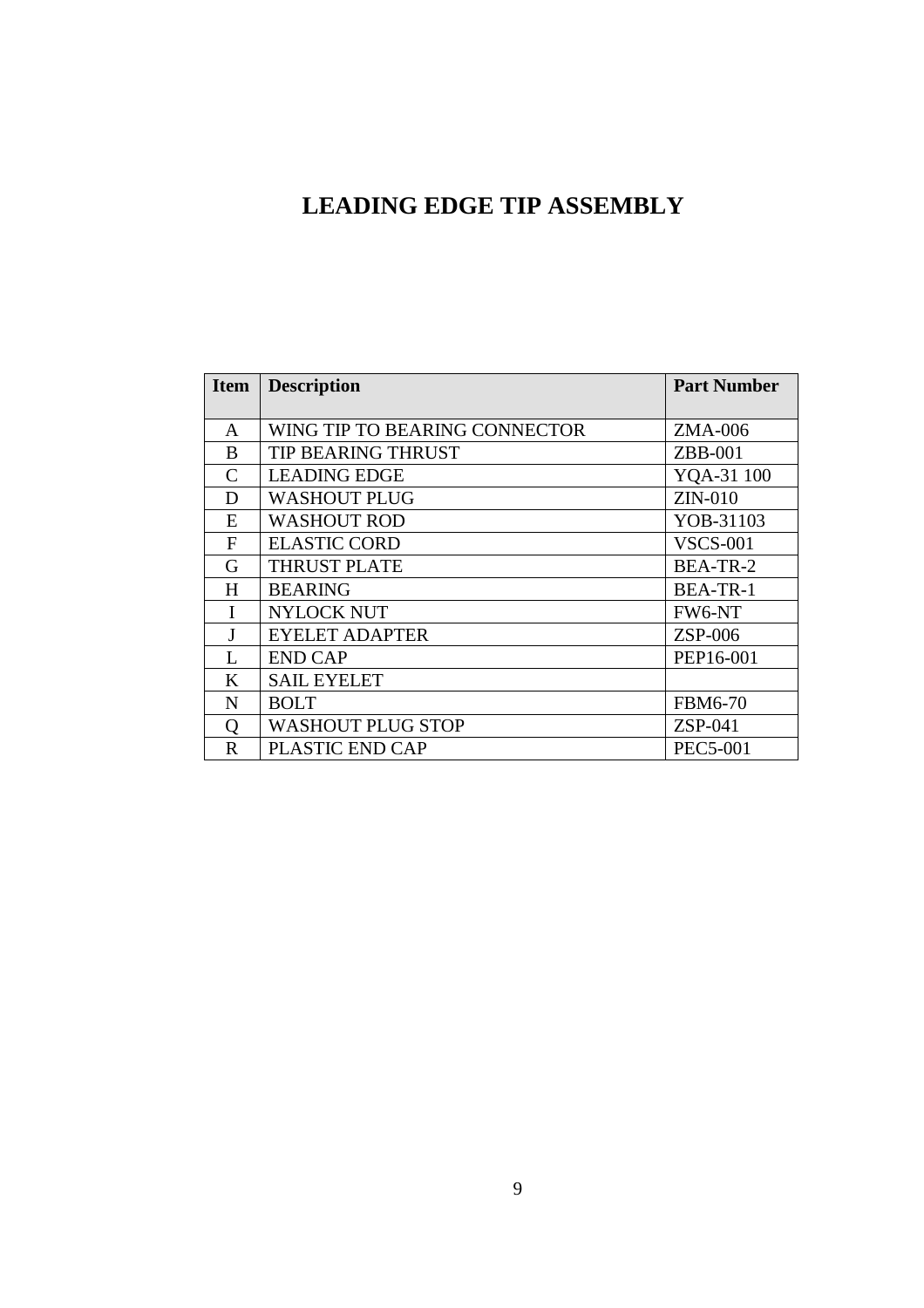# KEEL NOSE PLATE ASSEMBLY

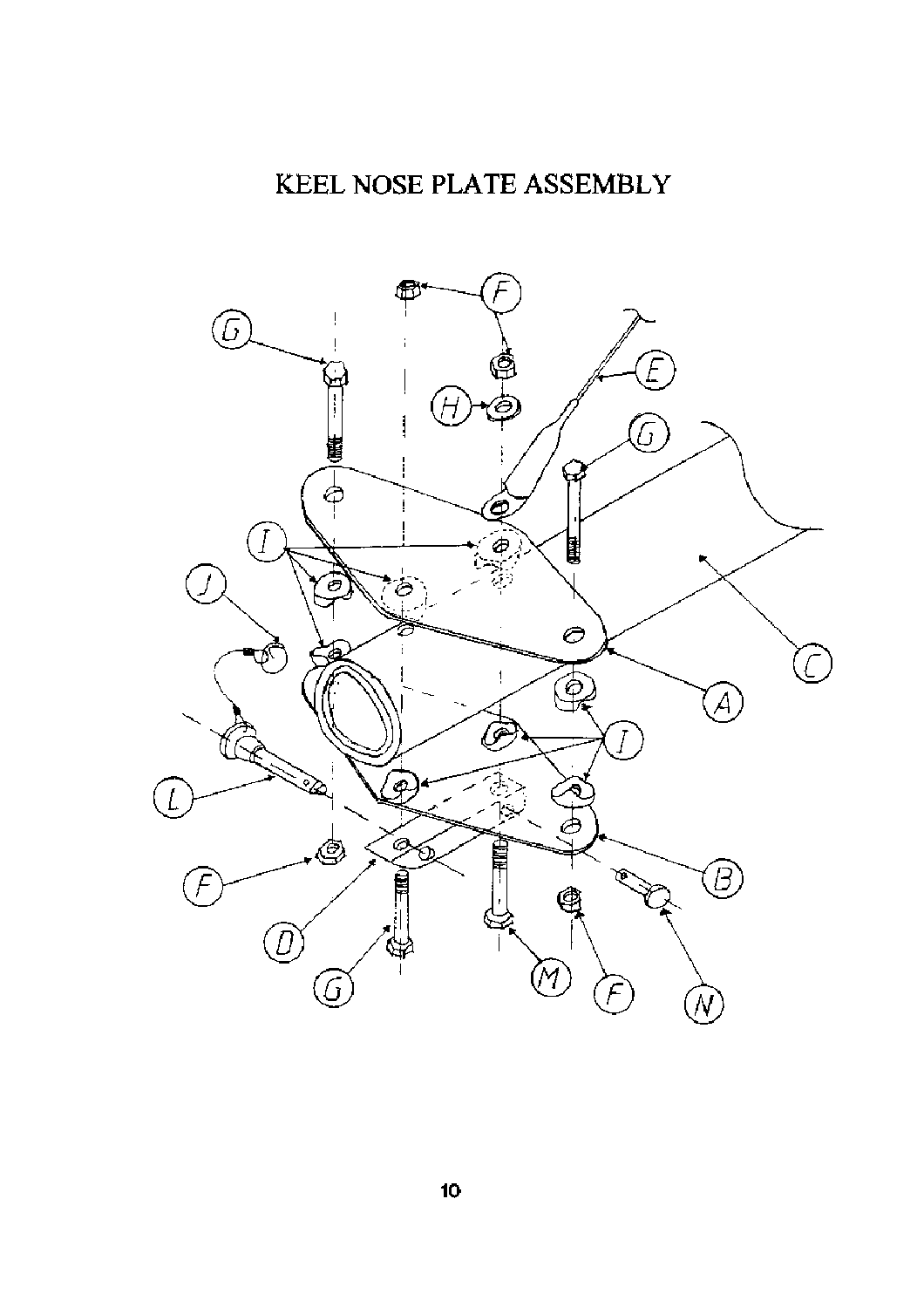## **KEEL NOSEPLATE ASSEMBLY**

| <b>Item</b> | <b>Description</b>              | <b>Part Number</b> |
|-------------|---------------------------------|--------------------|
|             |                                 |                    |
| A           | <b>NOSEPLATE</b>                | $ZPL-003$          |
| B           | <b>NOSE PLATE</b>               | <b>ZPL-003</b>     |
| C           | <b>KEEL</b>                     | YQA-31301          |
| D           | <b>CHANNEL</b>                  | <b>ZCH-006</b>     |
| E           | <b>UPPER RIGGING FRONT/REAR</b> | YQA-62200          |
| F           | <b>NYLOCK NUT</b>               | FNU4-NP            |
| G           | <b>BOLT</b>                     | FBU4-32            |
| H           | <b>WASHER</b>                   | $M4-T4$            |
| I           | <b>SADDLES</b>                  | <b>MS-M8-21L</b>   |
|             | <b>SAFETY RING</b>              | <b>FPSR-001</b>    |
| L           | <b>PIP PIN</b>                  | $FP-001$           |
| M           | <b>BOLT</b>                     | FBU4-34            |
| N           | <b>CLEVIS PIN</b>               | <b>FPCP-001</b>    |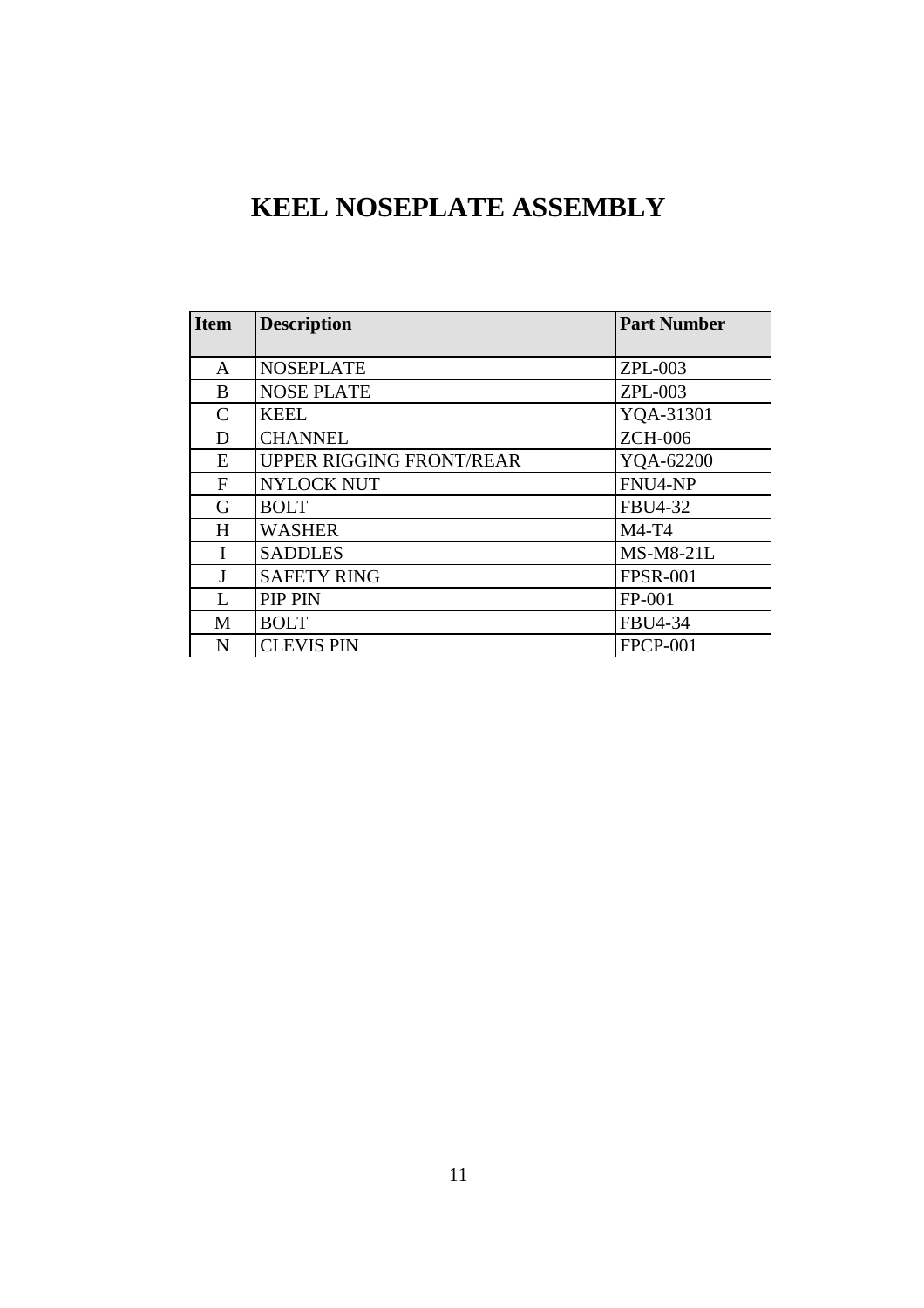# SUSPENSION ASSEMBLY

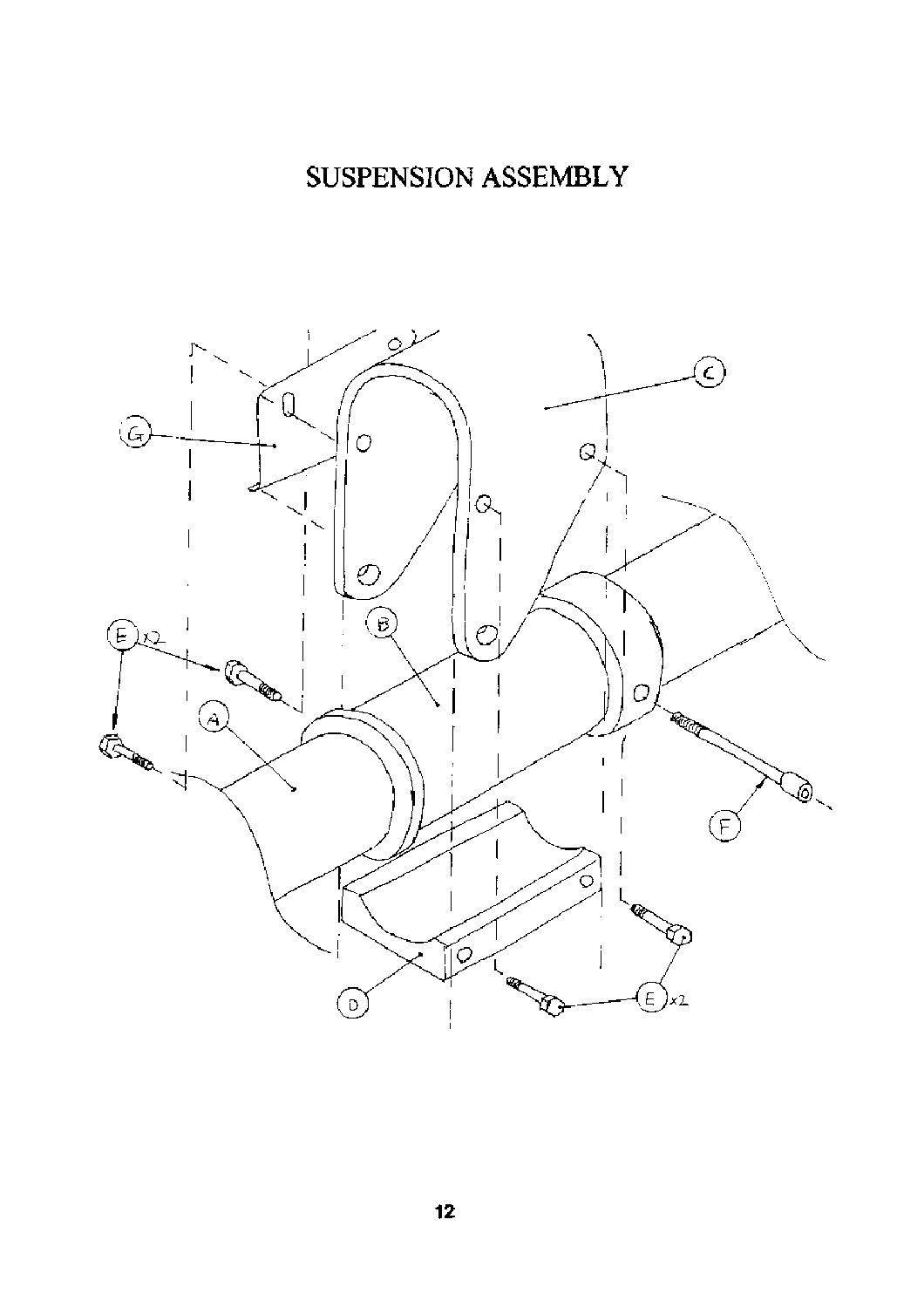### **SUSPENSION ASSEMBLY**

| <b>Item</b>                 | <b>Description</b>                       | <b>Part Number</b> |
|-----------------------------|------------------------------------------|--------------------|
|                             |                                          |                    |
| A                           | <b>KEEL ASSEMBLY</b>                     | YQA-31301          |
| B                           | SUSPENSION BEARING (QUASAR, QUANTUM)     | $ZW-014$           |
|                             | (CLASSIC)                                | ZW-005             |
| $\mathcal{C}_{\mathcal{C}}$ | TRIKE SUSPENSION PLATE (QUASAR QTM)      | $ZMA-022$          |
|                             | (CLASSIC)                                | $ZMA-012$          |
| D                           | TRIKE SUSPENSION PLATE SPACER (QSR QTM)  | $ZMA-023$          |
|                             | (CLASSIC)                                | $ZSP-005$          |
| E                           | <b>BOLTS</b>                             | FBM6-35            |
| F                           | C of G SETTING BOLT                      | ZW-003             |
| G                           | SUSPENSION PLATE LOCK TAB (CLASSIC ONLY) | <b>ZMS-004</b>     |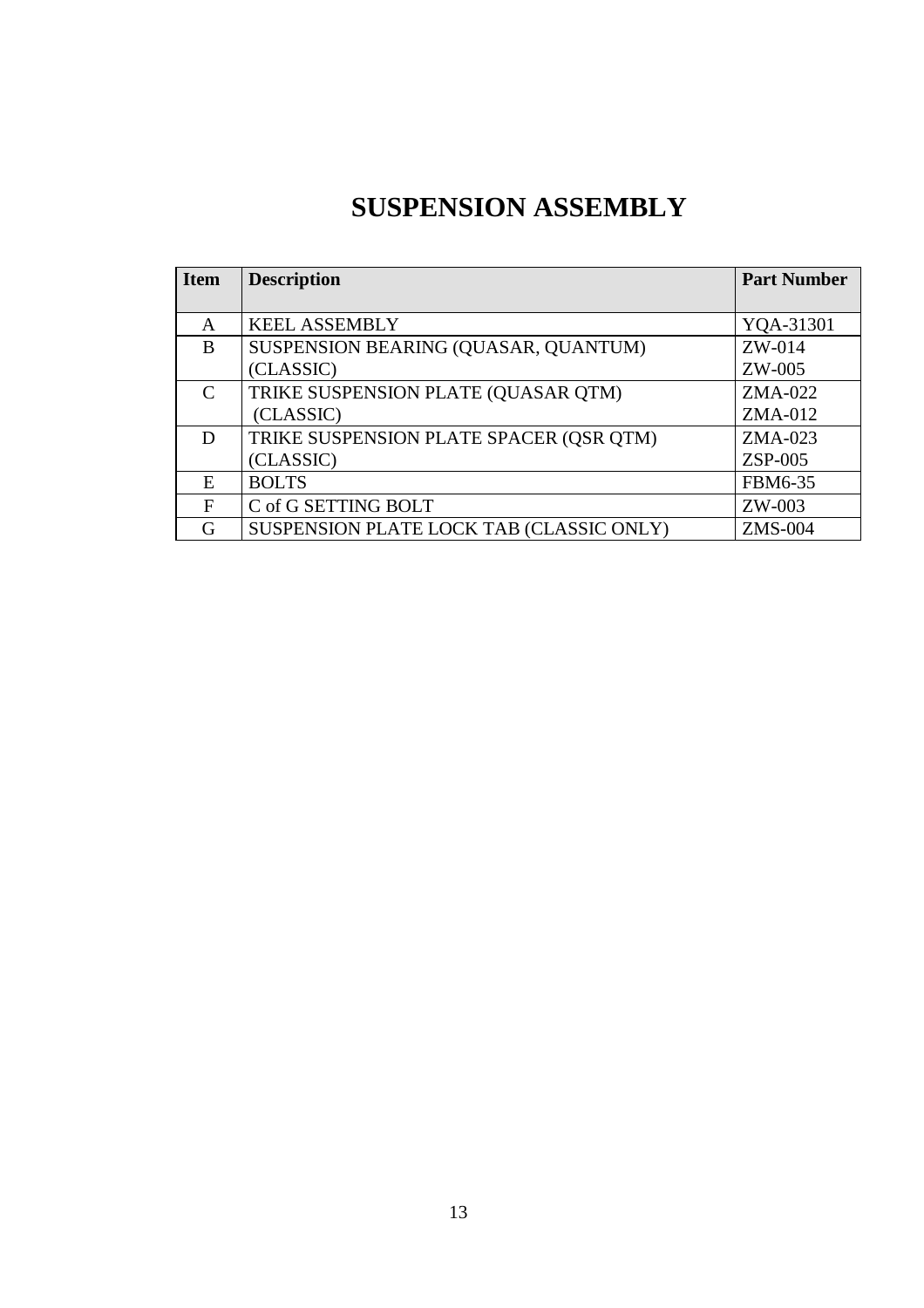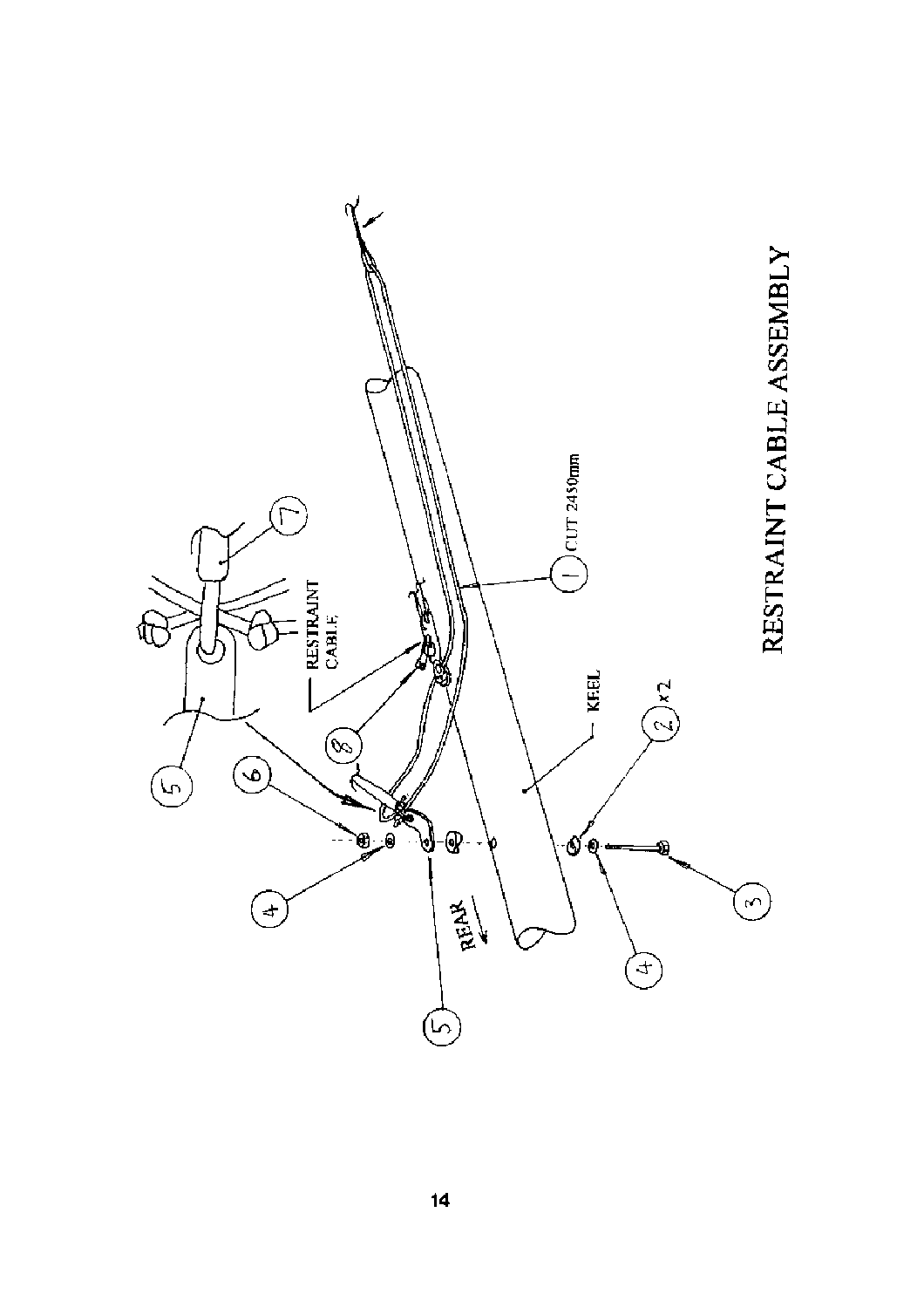## **RESTRAINT CABLE ASSEMBLY**

| <b>Item</b>    | <b>Description</b> | <b>Part Number</b> |
|----------------|--------------------|--------------------|
|                |                    |                    |
|                | <b>CORD</b>        | <b>VPR5-001</b>    |
| $\overline{2}$ | PLASTIC SADDLE     | <b>PMS-M8-21S</b>  |
| 3              | <b>BOLT</b>        | <b>FBU4-30</b>     |
| 4              | <b>WASHER</b>      | $M4-T4$            |
| 5              | <b>TANG</b>        | RT-2H-HD3          |
| 6              | <b>NYLOCK NUT</b>  | FNU4-NP            |
| 7              | FIN TO KEEL CABLE  | YQA-6230           |
| 8              | <b>SAFETY PIN</b>  | $FP-003$           |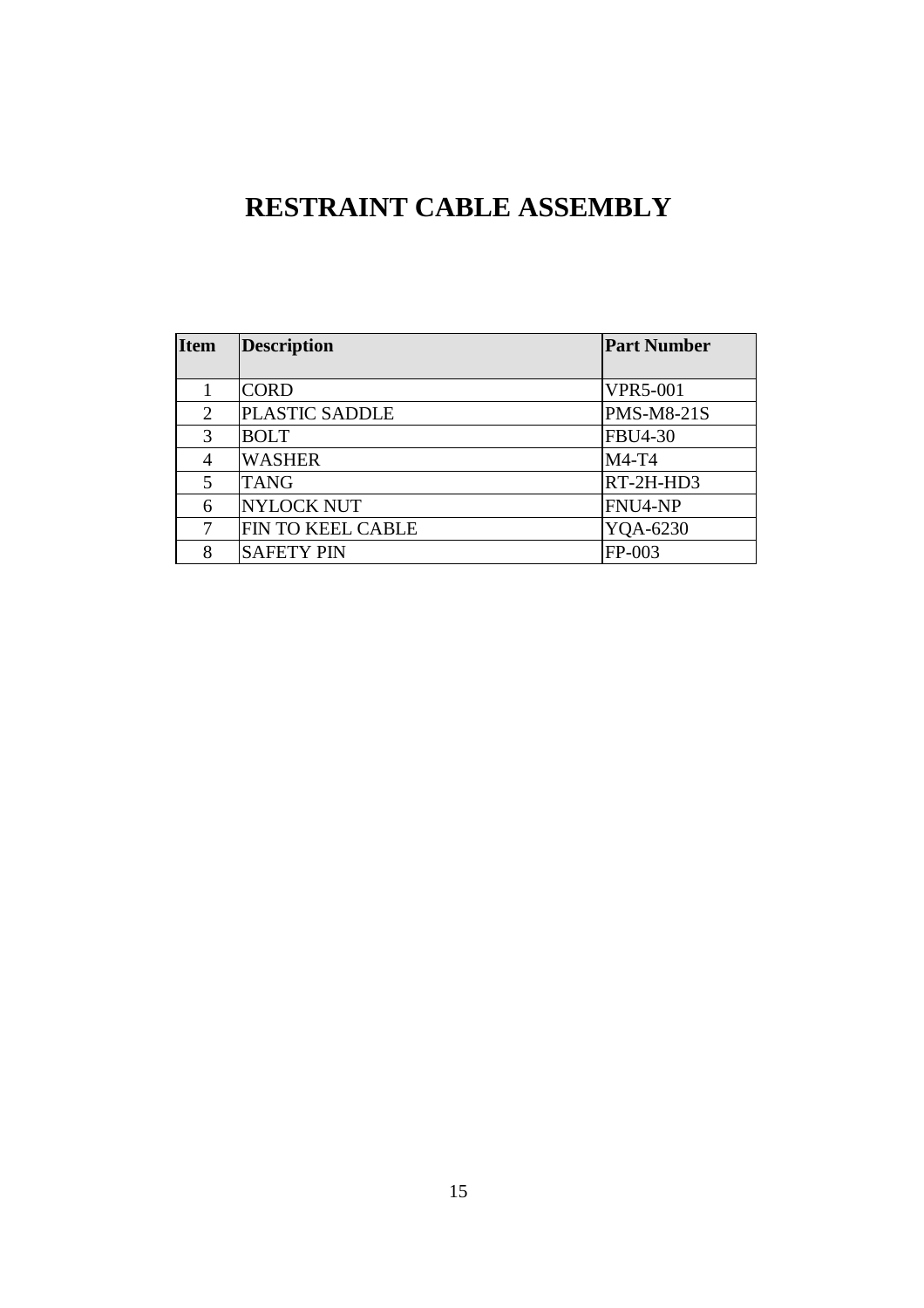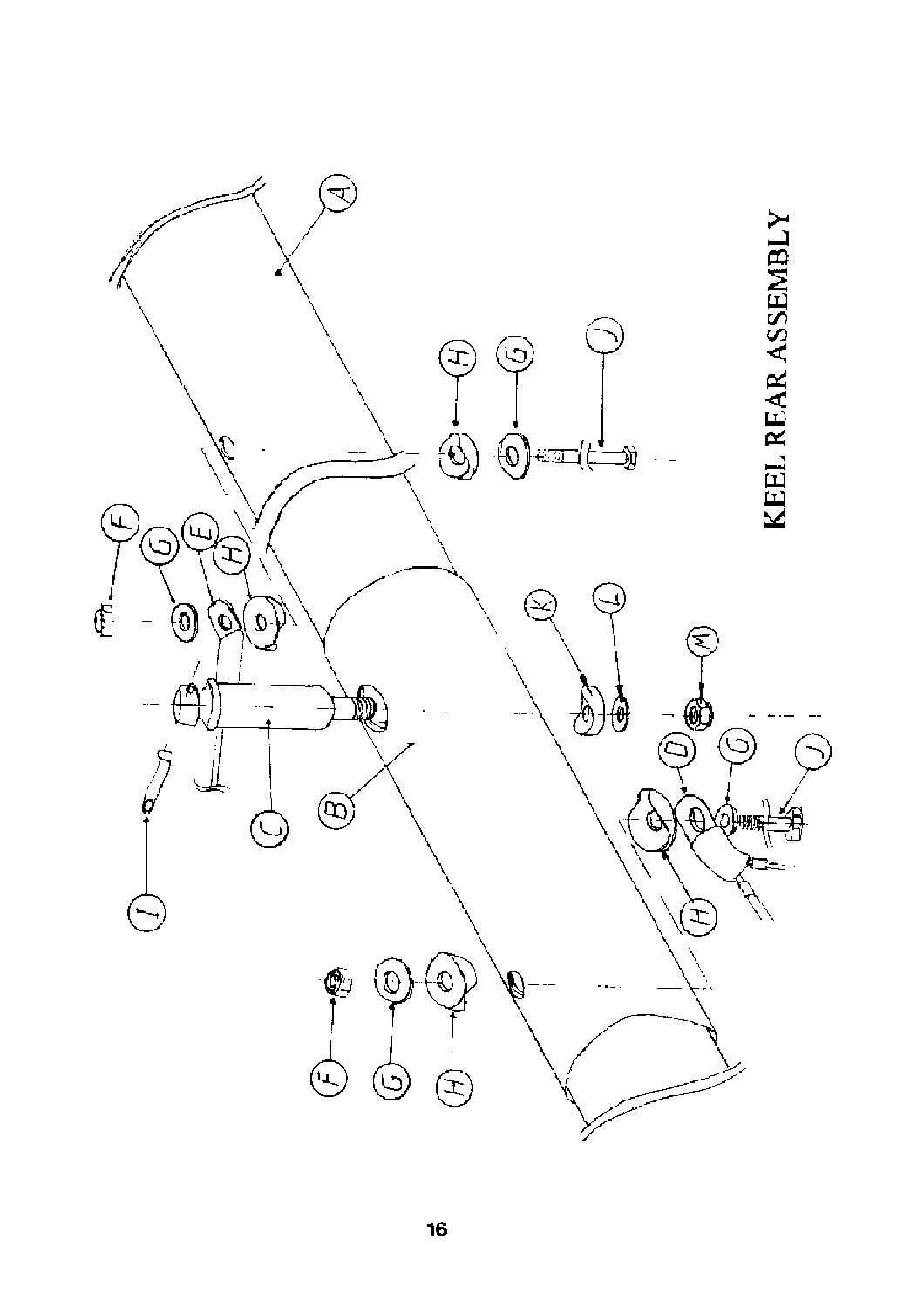## **KEEL REAR ASSEMBLY**

| <b>Item</b> | <b>Description</b>                   | <b>Part Number</b> |
|-------------|--------------------------------------|--------------------|
|             |                                      |                    |
| A           | <b>KEEL</b>                          | YQA-31301          |
| B           | <b>KEEL REAR OVER SLEEVE</b>         |                    |
| C           | <b>RESTRAINT STUD</b>                | FMSS-1             |
| D           | LOWER REAR RIGGING (QUASAR, QUANTUM) | YQA-61250          |
|             | (CLASSIC)                            | YQA-61200          |
| E           | FIN TUBE TO KEEL CABLE               | YQA-62300          |
| F           | <b>NYLOCK NUT</b>                    | FNU4-WP            |
| G           | <b>WASHER</b>                        | <b>FW4-T4</b>      |
| H           | PLASTIC SADDLE                       | I'MS-M8-21S        |
|             | <b>KEEP PIN</b>                      | FP-003             |
| J           | <b>BOLT</b>                          | <b>FBU4-30</b>     |
| K           | PLASTIC SADDLE                       | <b>PMS-M8-21S</b>  |
|             | <b>WASHER</b>                        | <b>FW4-T4</b>      |
| M           | <b>NYLOCK NUT</b>                    | FNU4-NP            |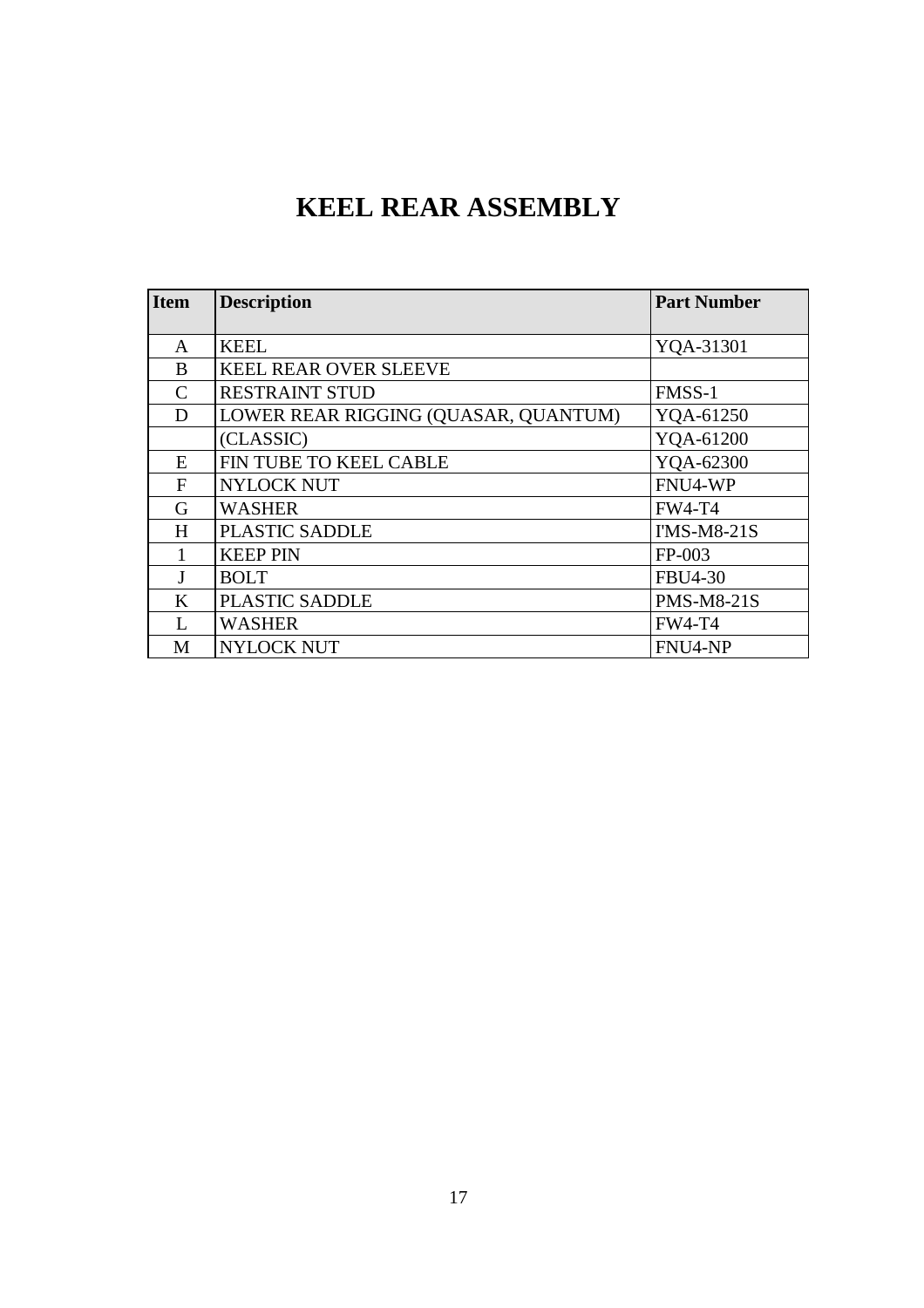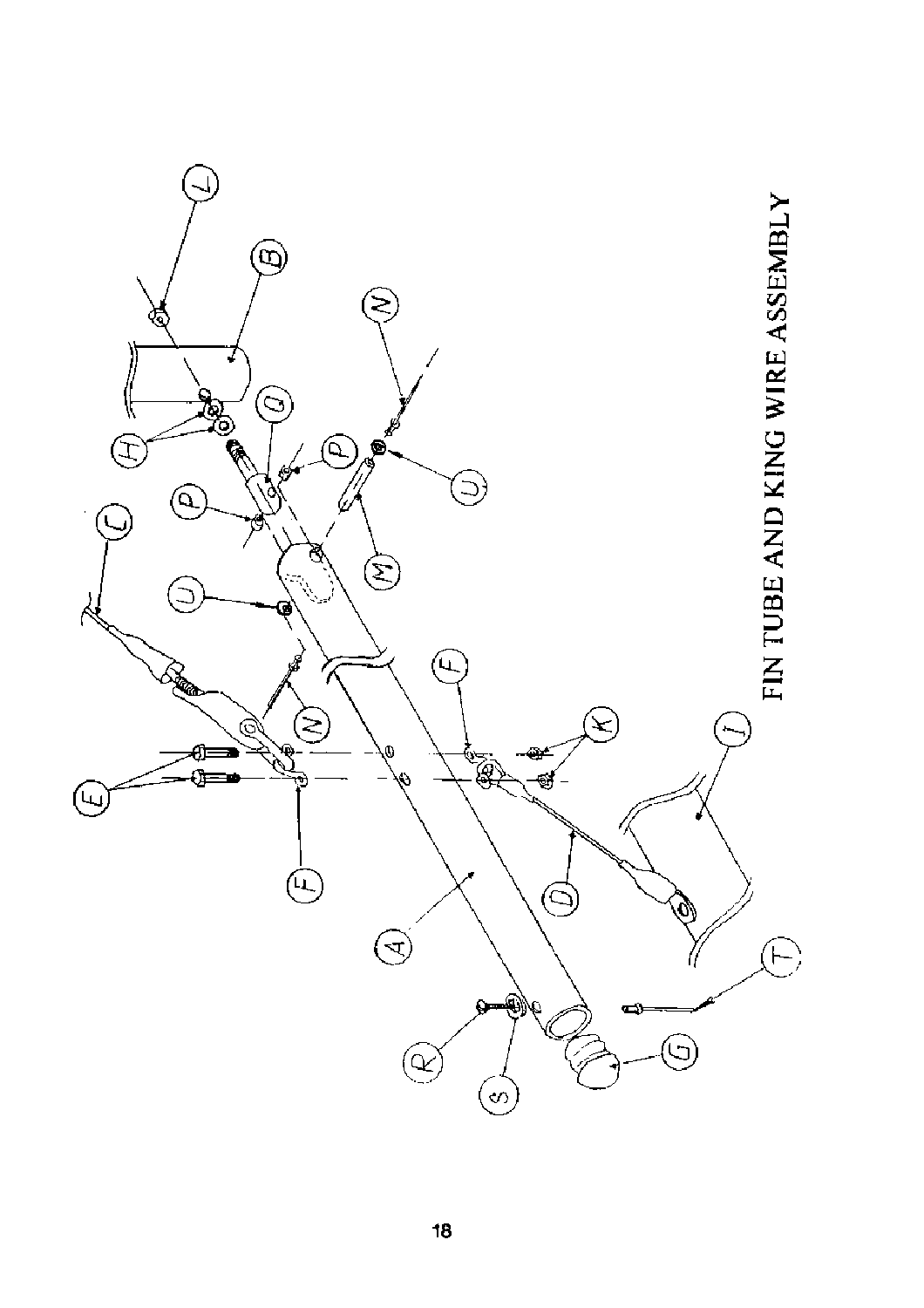### **FIN TUBE AND KING WIRE ASSEMBLY**

| <b>Item</b>  | <b>Description</b>                | <b>Part Number</b> |
|--------------|-----------------------------------|--------------------|
| A            | <b>FIN TUBE</b>                   | YQB-31710          |
| B            | <b>KING POST TUBE</b>             | YQA-41000          |
| $\mathsf{C}$ | <b>UPPER FRONT / REAR RIGGING</b> | YOA-62200          |
| D            | FIN TO KEEL CABLE                 | YQA-62300          |
| E            | <b>HEX BOLT</b>                   | <b>FBM5-35</b>     |
| $\mathbf F$  | <b>SHACKLE</b>                    | $RM-1$             |
| G            | PVC END CAP                       | <b>PEP8-001</b>    |
| H            | <b>WASHER</b>                     | $M4-T4$            |
| $\mathbf{I}$ | <b>KEEL TUBE</b>                  | YQA-31301          |
| K            | <b>NYLOCK NUT</b>                 | FNM5-NT            |
| L            | <b>NYLOCK NUT</b>                 | FNM6-NT            |
| M            | <b>ROLL PIN</b>                   | <b>FPRP-001</b>    |
| $\mathbf N$  | <b>RIVET</b>                      | FR5-12-001         |
| $\mathbf{P}$ | PLASTIC SPACER                    | PT116-003          |
| Q            | <b>DOME EYEBOLT</b>               | <b>FDM6-40</b>     |
| $\mathbf R$  | <b>SELF TAP SCREW</b>             | FMSST-002          |
| S            | <b>SAIL EYELET</b>                |                    |
| T            | <b>RIVET</b>                      | FR4-16-001         |
| U            | <b>WASHER</b>                     | <b>FW3-T3</b>      |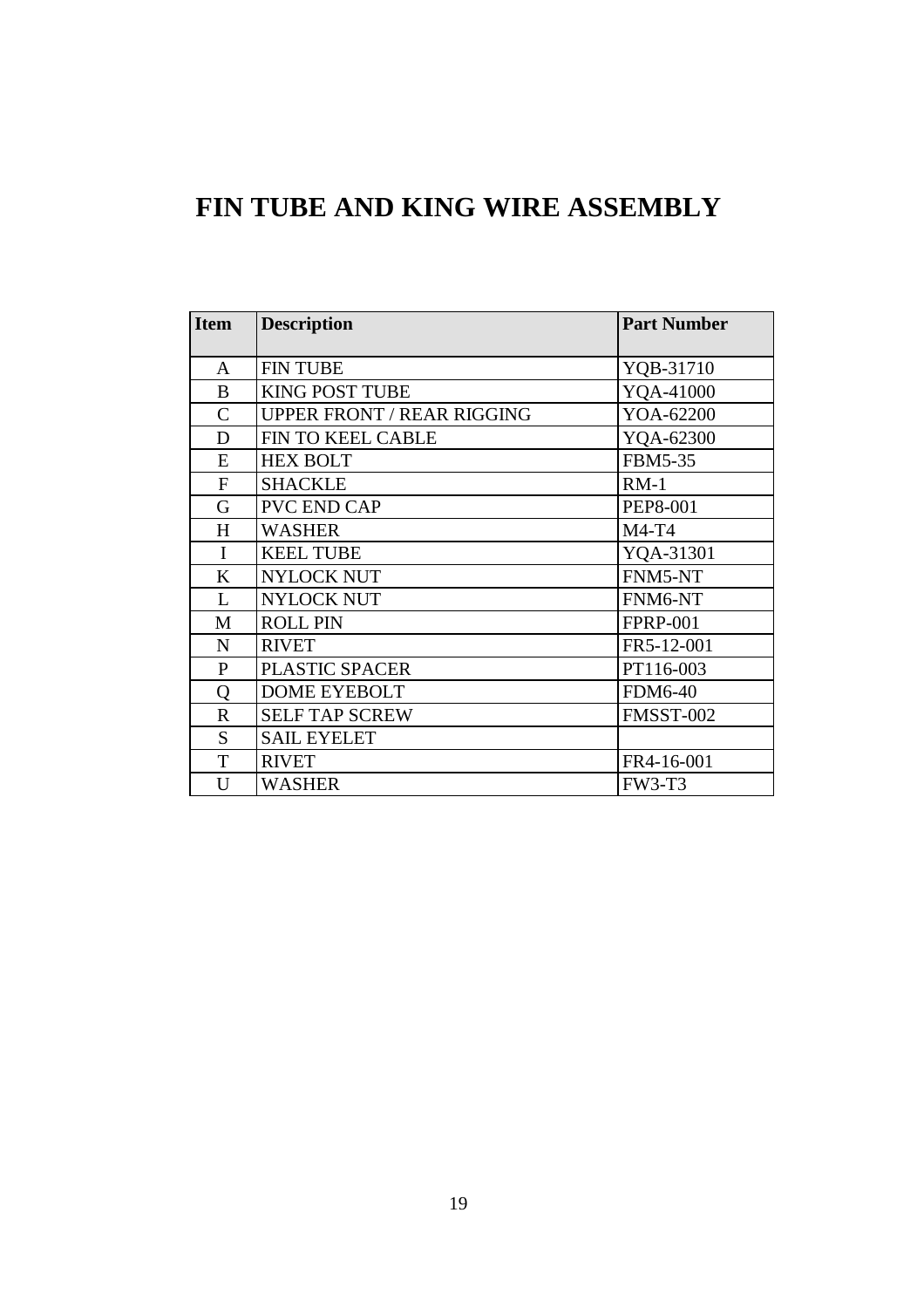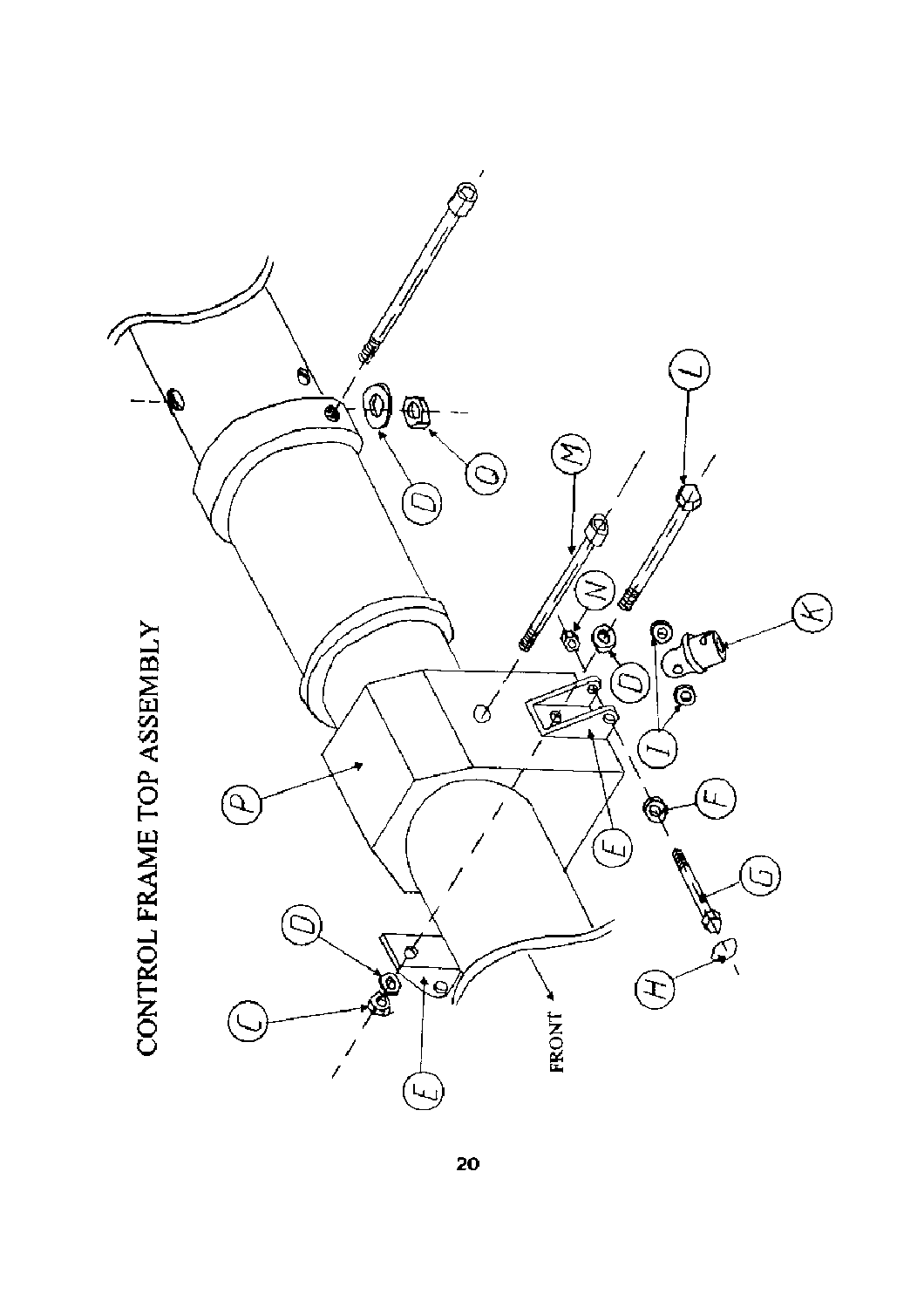# **CONTROL FRAME TOP ASSEMBLY**

| <b>Item</b>                 | <b>Description</b>               | <b>Part Number</b> |
|-----------------------------|----------------------------------|--------------------|
|                             |                                  |                    |
| $\mathcal{C}_{\mathcal{C}}$ | <b>NYLOCK NUT</b>                | FNU5-NP            |
| D                           | <b>WASHER</b>                    | <b>FW5-T4</b>      |
| E                           | <b>CONTROL FRAME BRACKET</b>     | <b>ZCH-004</b>     |
| F                           | <b>SKIFFY WASHER</b>             | PMC-SB6            |
| G                           | <b>BOLT</b>                      | <b>FBA4-17A</b>    |
| H                           | <b>SKIFFY CAP</b>                | PMC-RSC6           |
| I                           | <b>WASHER</b>                    | <b>FW4-T4</b>      |
| K                           | CONTROL FRAME SIDE UPPER KNUCKLE | <b>ZKN-100</b>     |
| L                           | <b>BOLT</b>                      | <b>FBA5-37A</b>    |
| N                           | <b>NYLOCK NUT</b>                | FNU4-NP            |
| P                           | <b>CONTROL FRAME BLOCK</b>       | <b>ZMP-002</b>     |
|                             | <b>NYLOCK NUT</b>                | FNM8-NT            |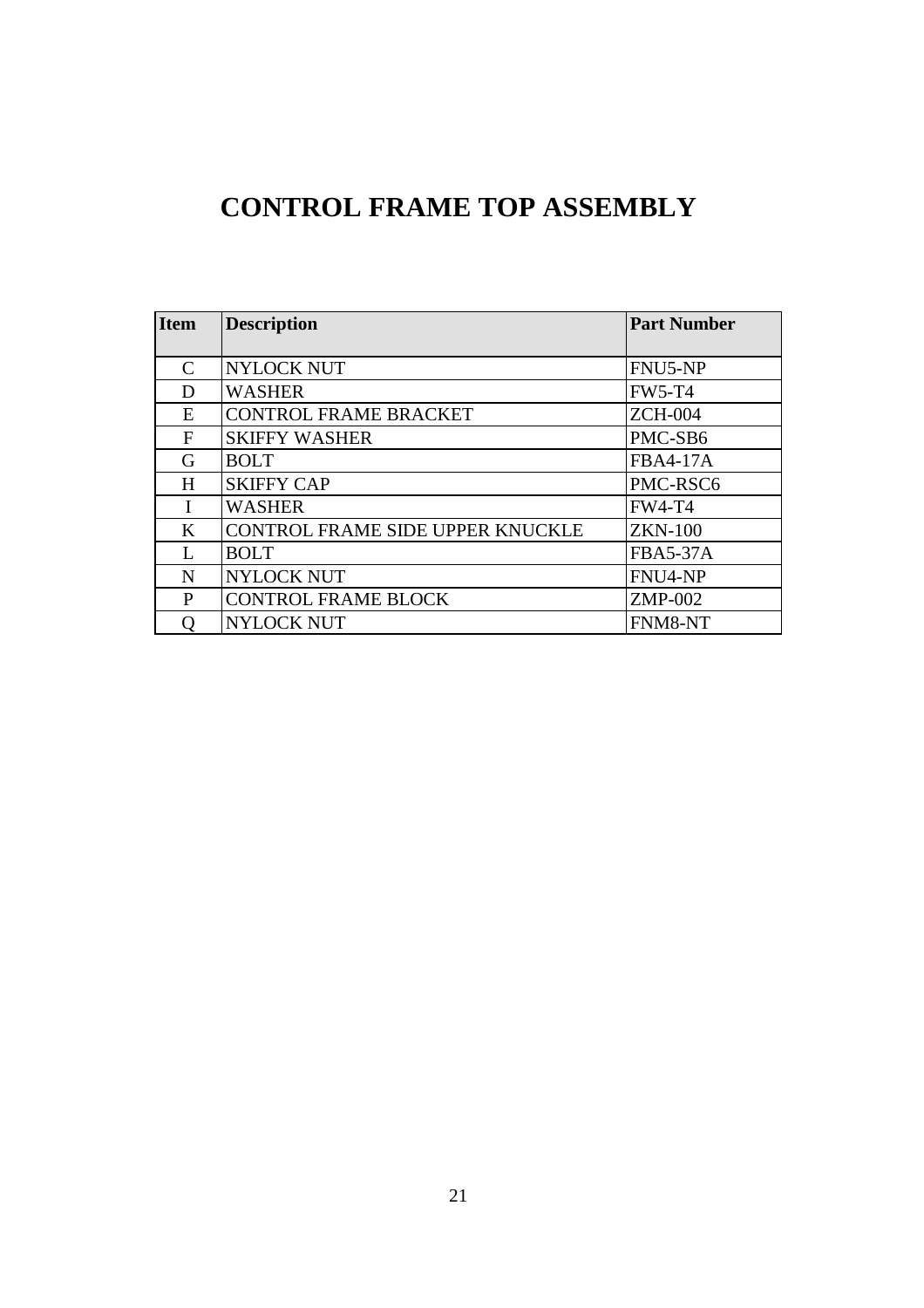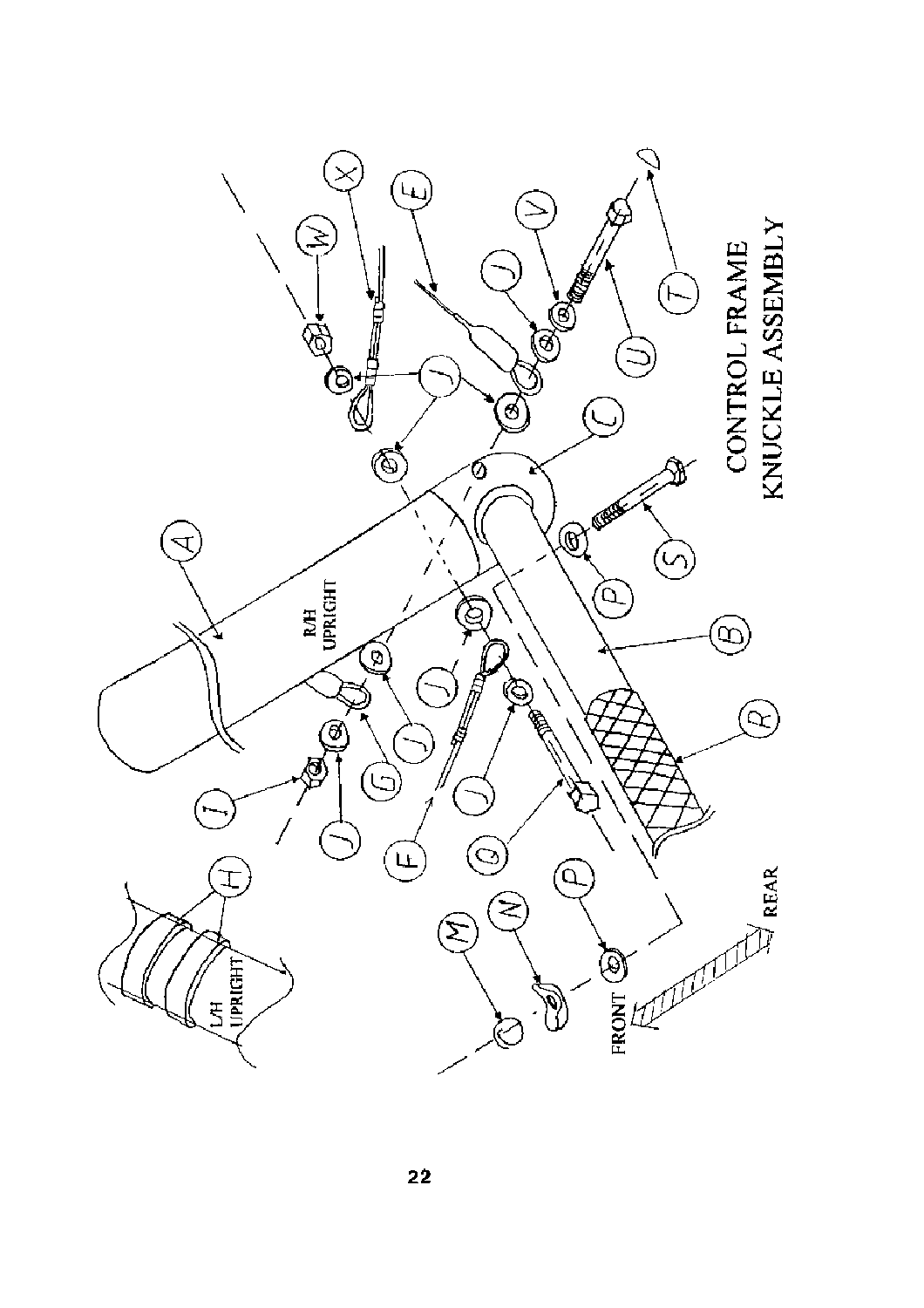# **CONTROL FRAME LOWER KNUCKLE ASSEMBLY**

| <b>Item</b>   | <b>Description</b>                      | <b>Part Number</b>  |
|---------------|-----------------------------------------|---------------------|
|               |                                         |                     |
| A             | <b>CONTROL FRAME SIDE TUBE</b>          | YQB-51000           |
| B             | <b>CONTROL FRAME BASE TUBE</b>          | YQB-51200           |
| $\mathcal{C}$ | <b>BASE TUBE KNUCKLE</b>                | <b>ZKN-102</b>      |
| D             | <b>LOWER KNUCKLE</b>                    | <b>ZKN-101</b>      |
| E             | <b>LOWER RIGGING SIDE CABLE</b>         | YQB-61 100          |
| F             | LOWER RIGGING FRONT CABLE (QUASAR, QTM) | YQA-61350           |
|               | <b>CLASSIC</b>                          | YQA-61300           |
| $\mathsf G$   | <b>LOWER RIGGING SIDE CABLE</b>         | YQB-61 100          |
| H             | <b>PVC WEAR RING</b>                    |                     |
| I             | <b>NYLOCK NUT</b>                       | FNU5-NP             |
| J             | <b>WASHER</b>                           | <b>FW5J4</b>        |
| M             | <b>SAFETY RING</b>                      | <b>FPSR-001</b>     |
| N             | WING NUT                                | I7NU4-WN            |
| $\mathbf{P}$  | <b>WASHER</b>                           | <b>FW4J4</b>        |
| Q             | <b>BOLT</b>                             | <b>FBA4-25A</b>     |
| $\mathbf R$   | <b>HAND GRIPS</b>                       | <b>PMM-009</b>      |
| S             | <b>BOLT</b>                             | FBA4-15             |
| T             | <b>SKIFFY CAP</b>                       | PMC-SC <sub>8</sub> |
| U             | <b>BOLT</b>                             | FBAS-27A            |
| V             | <b>SKIFFY WASHER</b>                    | MC-SB8              |
| W             | NYLOCK NUT                              | FNU4-NI             |
| X             | LOWER RIGGING REAR CABLE (QUASAR QTM)   | YQA-61250           |
|               | <b>CLASSIC</b>                          | YQA-61200           |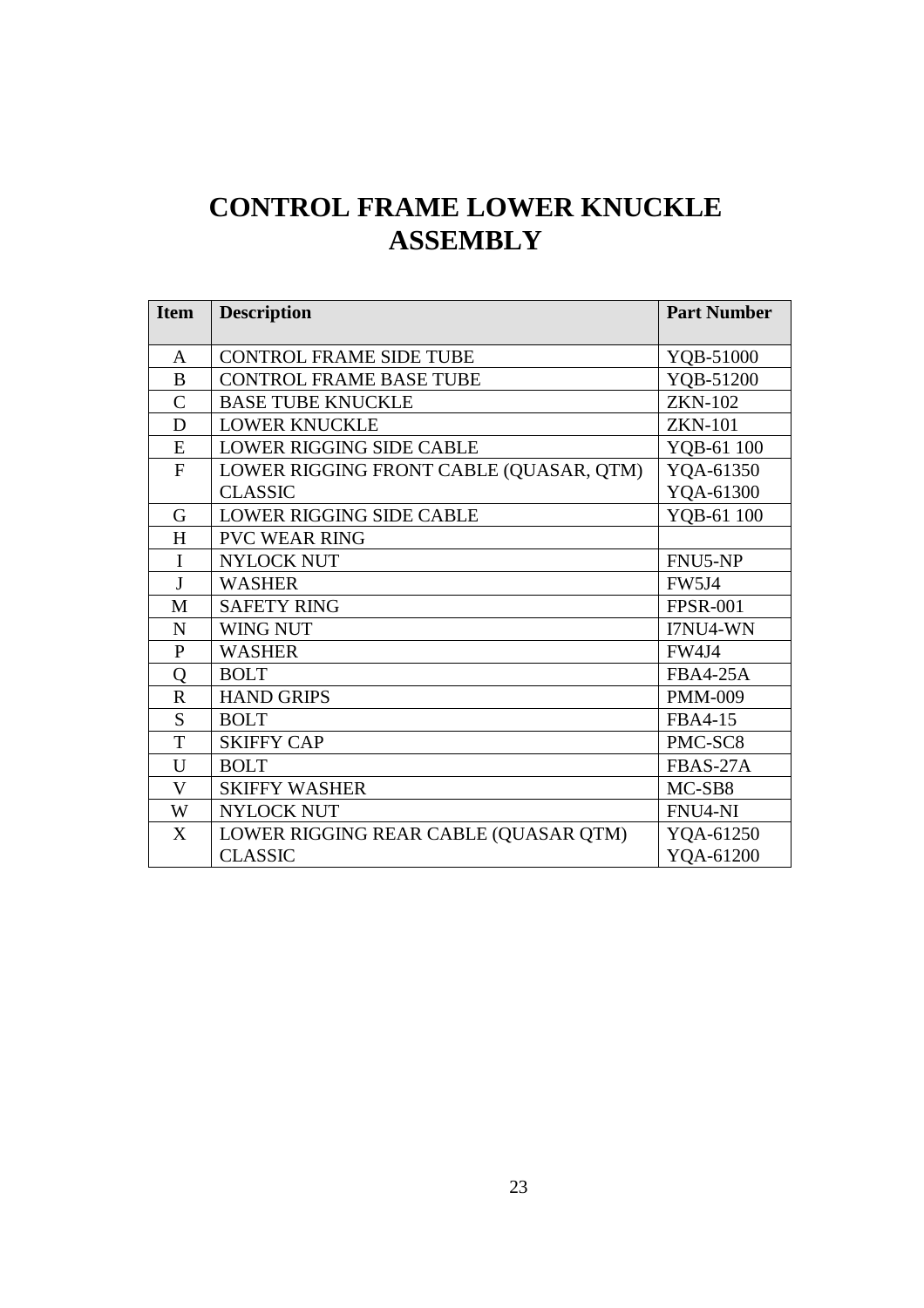## KING POST LOWER ASSEMBLY

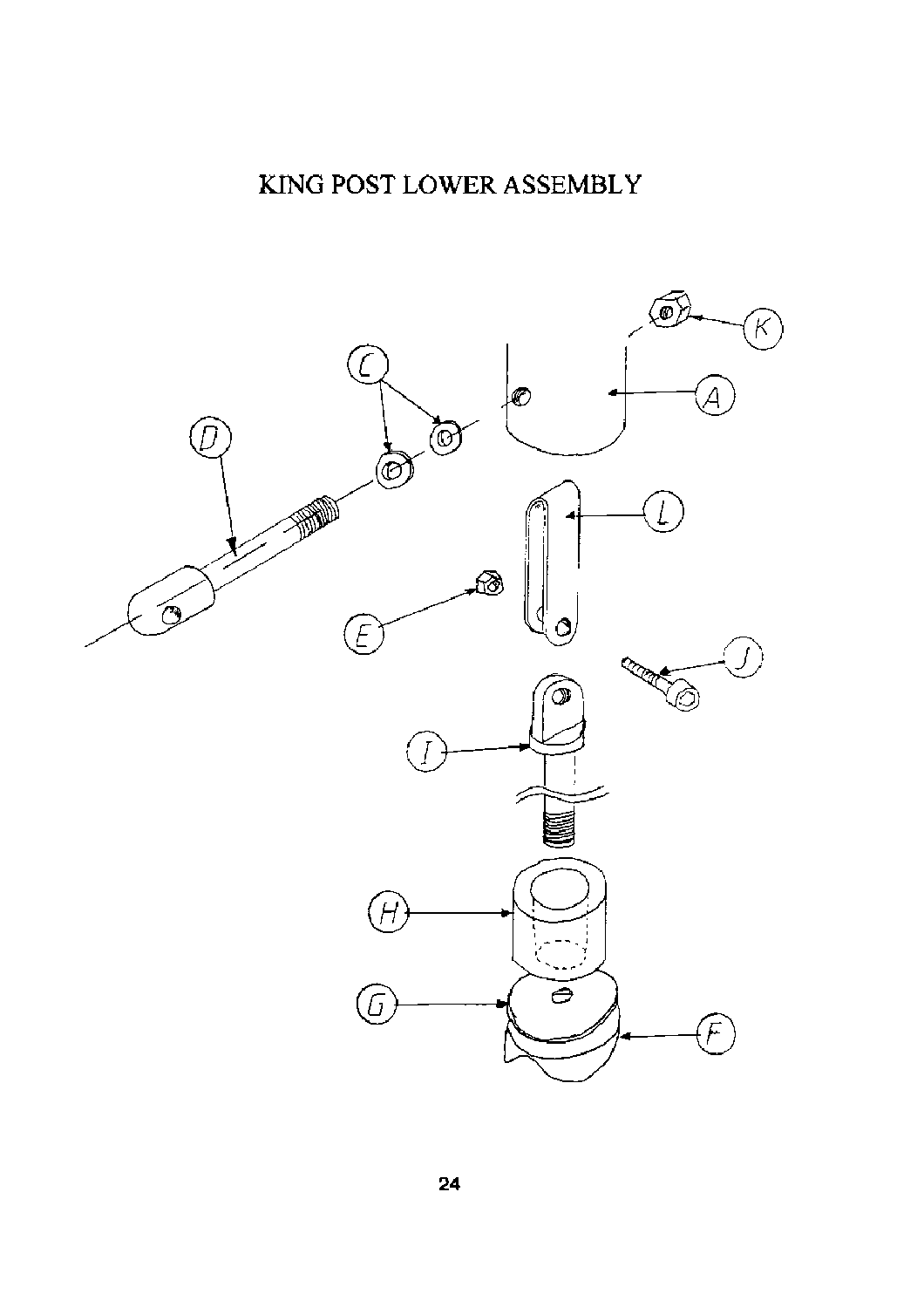## **KING POST LOWER ASSEMBLY**

| <b>Item</b>   | <b>Description</b>   | <b>Part Number</b> |
|---------------|----------------------|--------------------|
|               |                      |                    |
| A             | <b>KING POST</b>     | YQA-41000          |
| $\mathcal{C}$ | <b>WASHER</b>        | <b>FW4-T4</b>      |
| D             | <b>DOME BOLT</b>     | <b>FDM6-40</b>     |
| E             | <b>NYLOCK NUT</b>    | FNM5-NP            |
| F             | PLASTIC SADDLE       | <b>PMS-M8-21L</b>  |
| G             | <b>WASHER</b>        | <b>FW5-14</b>      |
| H             | <b>KINGPOST BASE</b> | ZMP-003            |
| T             | <b>EYE BOLT</b>      | <b>FEM8-65</b>     |
| J             | <b>SCREW</b>         | <b>FCM5-16</b>     |
| K             | <b>NYLOCK NUT</b>    | FNM6-NT            |
|               | <b>SHACKLE</b>       | $RS-3$             |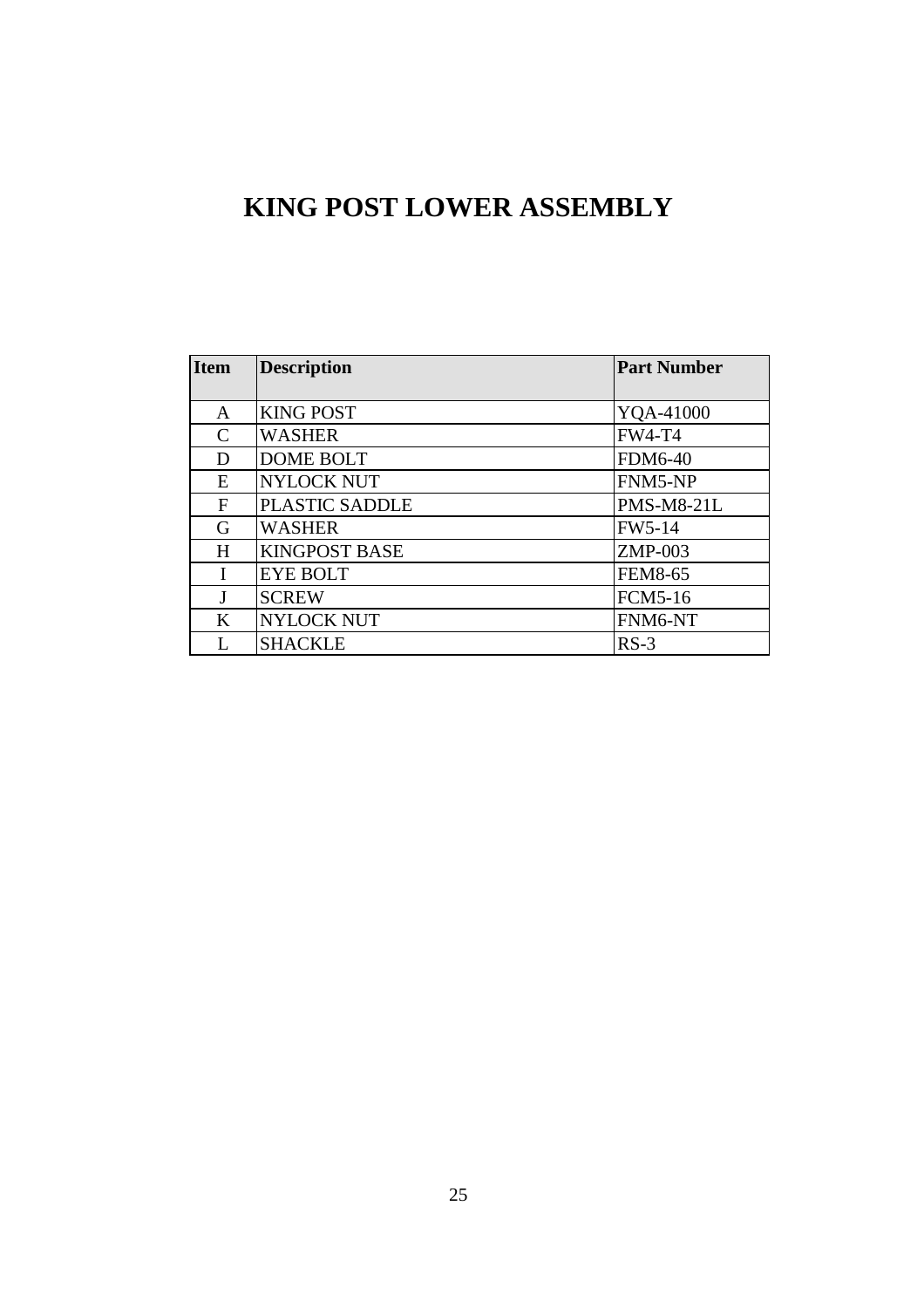